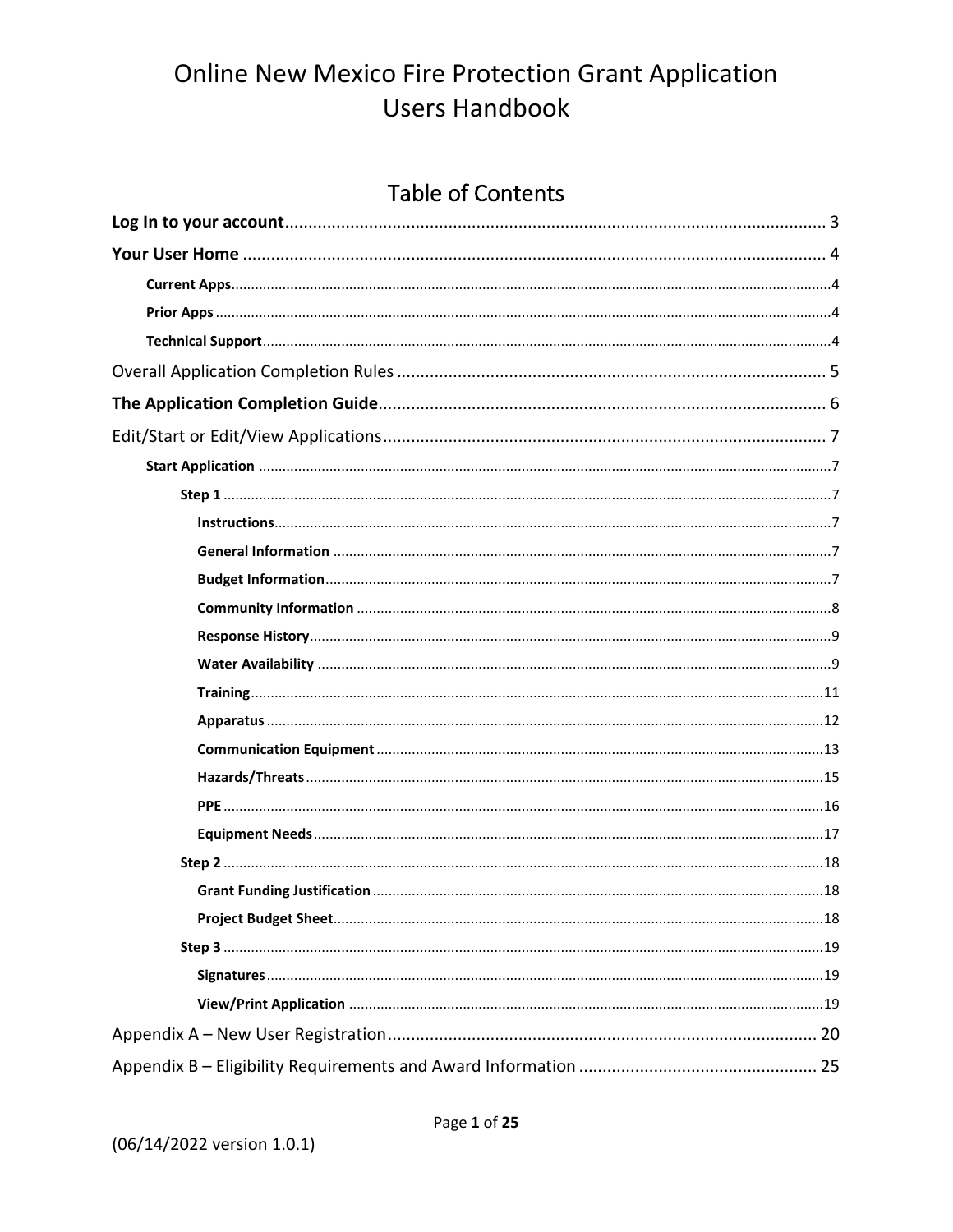This year begins the use of a new Fire Grant Application program. To use this new program, you will need to open the new program in your Internet browser and log in with your username and password. If you do not have a username and password, please reference *Appendix A – New User Creation* to create them. Following are instructions to help you successfully complete and submit your application.

- I. Open the new program by left clicking on this link or copying and pasting this link in your Internet browser. [Fire Grant: Home \(newmexicostatefireservicesgrant.com\)](https://www.newmexicostatefireservicesgrant.com/)
- II. Please read this opening page, then left click on "Log in" at the top right corner of the page or the  $\sqrt{\frac{c}{c}}$  Login or Register to begin... button at the bottom left of this page.

III. This  $\bullet\bullet$  symbol indicates there is help text for the page you are working on. This symbol will always appear at the top right corner of the page if help text is available.

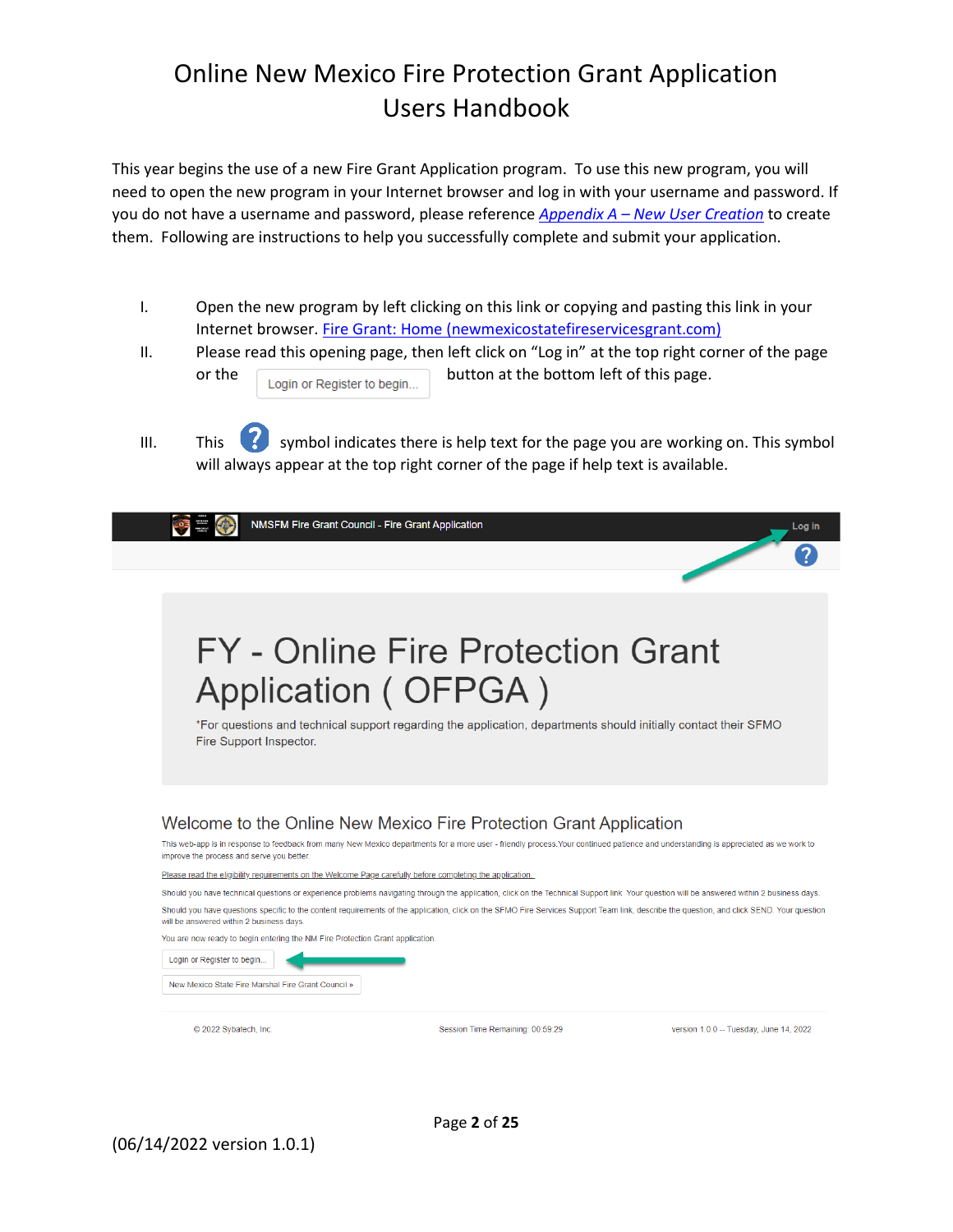### Log In to your account

To log in to the grant application program simply

Enter your username  $\overline{1}$ Enter your password  $\overline{2}$ Check the "Remember Me?" checkbox  $\boxed{3}$ Left click the blue "Log in" button.  $\overline{4}$ 



# Login

Use a local account to log in.

| <b>User Name</b> |                                 |   |
|------------------|---------------------------------|---|
|                  | The email field is required.    |   |
| Password         |                                 | 2 |
|                  | The password field is required. |   |
|                  | Remember me?                    |   |
|                  | Log in                          |   |
|                  | <b>Register New Account</b>     |   |
|                  | <b>Forgot Password</b>          |   |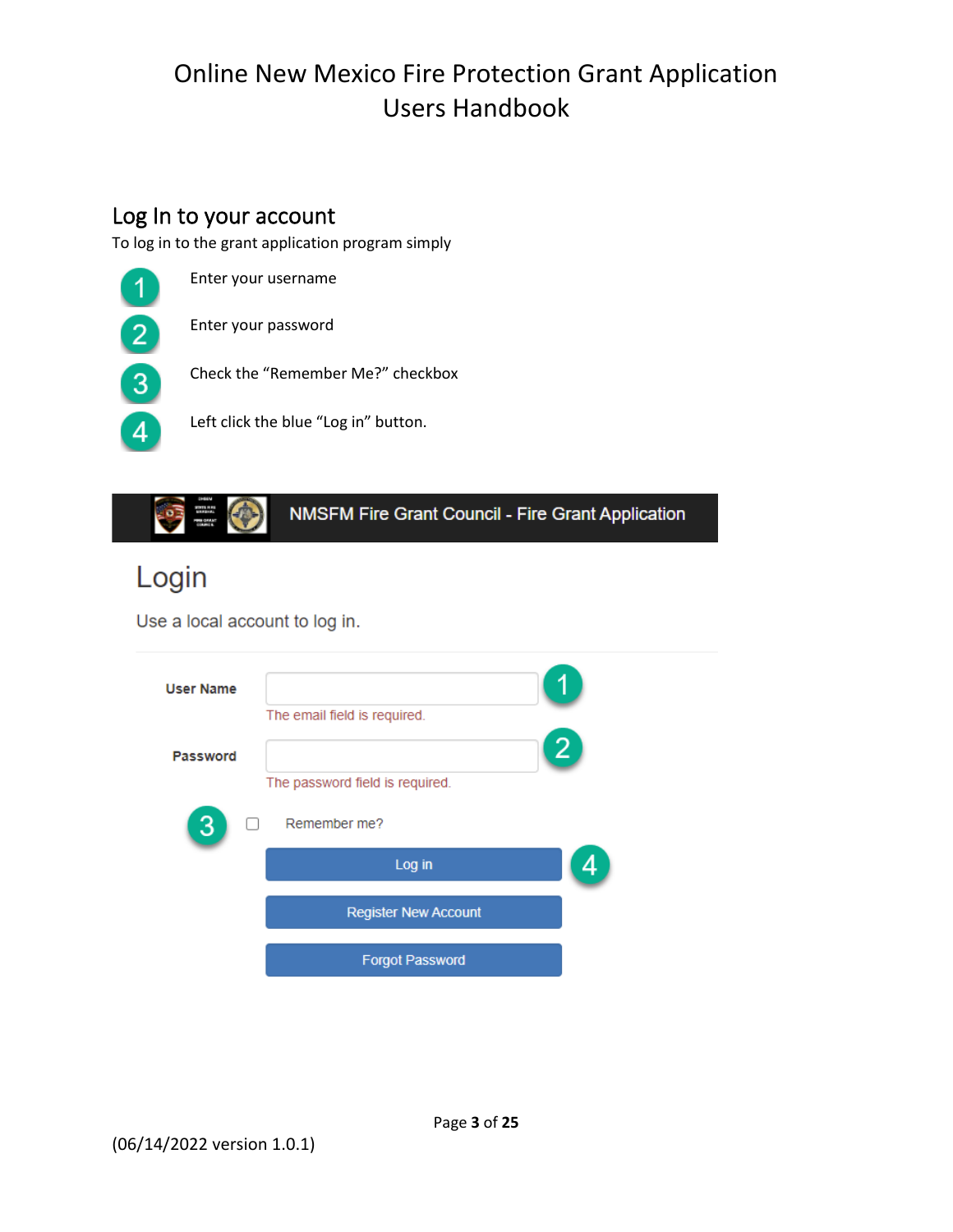### Your User Home

After you successfully logged in you will see your user home. Your user home will first show you a list of all your Current applications. Also, at the top of the page is an option to view Prior Applications and an option to get support for the program.

One thing to notice is the Session Time Remaining located in the middle of the bottom of every page after you log in. While you are logged in and not working on your application(s), you will remain logged in for one hour. After one hour the program will save your work and log you out. When you log back in you can start where you left off in the application.

#### Current Apps

This is the default list shown to you when you successfully log in. The user in this screenshot is associated to only one department. If he was associated to more departments, they would all appear in the Current Apps list. This is a list of grant applications for the current year.

|                       | 2011 8.55<br>2002 002<br>1003 002 00                                        |            |                        |                         |                                  | NMSFM Fire Grant Council - Fire Grant Application |                                       |                           | Hello, LKing!       | Log off |
|-----------------------|-----------------------------------------------------------------------------|------------|------------------------|-------------------------|----------------------------------|---------------------------------------------------|---------------------------------------|---------------------------|---------------------|---------|
|                       | Current App(s)                                                              |            | Prior Apps $\sim$      | Support $\sim$          |                                  |                                                   |                                       |                           |                     |         |
|                       | <b>User Home</b><br><b>Select Fiscal Year</b>                               |            | 2023                   | $\overline{\mathbf{v}}$ |                                  |                                                   |                                       |                           |                     |         |
|                       | Please select the department application that you would like to start/edit. |            |                        |                         |                                  |                                                   |                                       |                           |                     |         |
|                       | Edit                                                                        | Department |                        |                         | County                           | <b>Application Number</b>                         | Date Submitted                        | <b>Application Status</b> | Last Change         |         |
|                       | Edit/Start                                                                  |            | A Test Fire Department |                         | Santa Fe                         | 2023-0001                                         |                                       | In Process                | 6/6/2022 1:16:08 PM |         |
| © 2022 Sybatech, Inc. |                                                                             |            |                        |                         | Session Time Remaining: 00:59:57 |                                                   | version 1.0.0 -- Monday, June 6, 2022 |                           |                     |         |

#### Prior Apps

Currently, prior apps are not populated.

#### Technical Support

When you left click on Support at the top of the page you will be presented with two (2) options, Technical Support and Fire Service Support. These options are currently not linked. To obtain either Technical Support or Fire Services Support, please get in touch with Derrick Rodriguez at the New Mexico State Fire Marshal's office.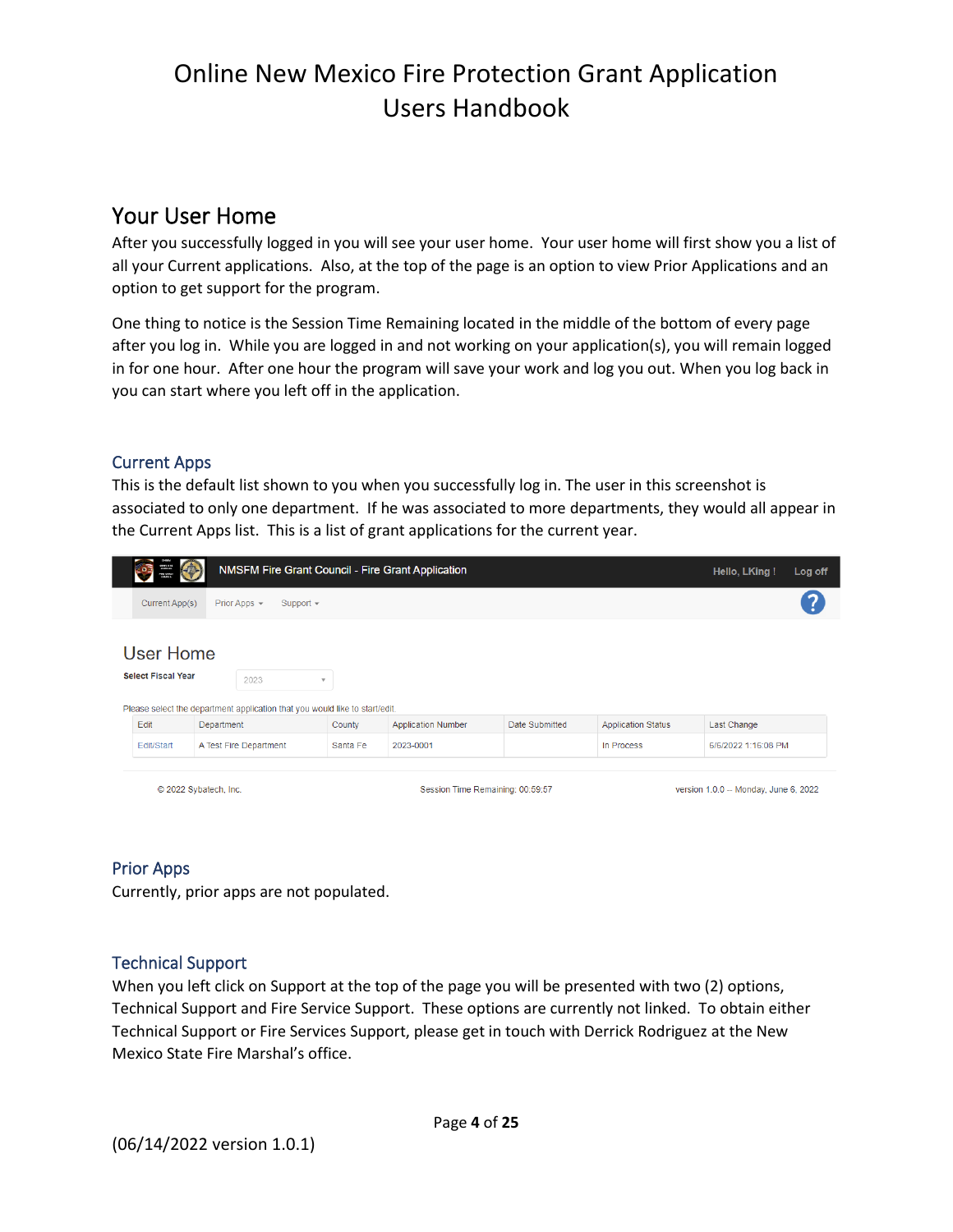### Overall Application Completion Rules

- 1. Any label that has an asterisk \* at the end of the label indicates information that is required before you can complete the application. Example: Grant Source\*
- 2. Throughout the application you will find information already filled out for you. You cannot change this information. This type of information will have a bold outline. For example:

#### A Test Fire Department

3. Error messages appear at the top of the application page you are currently working on. These messages will appear in a red box and are displayed when you Save an application page or go to the next application page by clicking the Next button, or when you click any of the application section links in the Application Completion Guide. Example of error messages:

Grant Source is Required. Fire Department ID (NFIRS ID) is Required. Fire Chief Name is Required. Phone Number is Required. Email Address is Required. Department city/muni or county is Required. Department Type is Required. Community Type is Required. Name of person completing the application is Required. Fire deparment membership response is Required.

- 4. Error messages disappear as you provide the information required by the error message and the application section is saved. You can save any application section any number of times by clicking the "Save" button at the bottom of the page. You can move between application sections by clicking the Next button or clicking on an application section in the Application Completion Guide.
- 5. Application page navigation appears at the bottom of each application page. Three buttons control the application section page navigation Cancel Save **Next** 
	- **Cancel** clicking this button will cause all **unsaved** information you have entered in the current application to be lost.
	- **Save** clicking this button will save the information you have entered on the current application page and will allow you to continue entering information on the current page.
	- **Next** clicking this button will save the information you have entered on the current application page and will take you to the next application page. For instance, if you are currently working on the General Information page and click the Next button, your work on the General Information page will be saved and you will be taken to the Budget Information page which is the next step in the application process.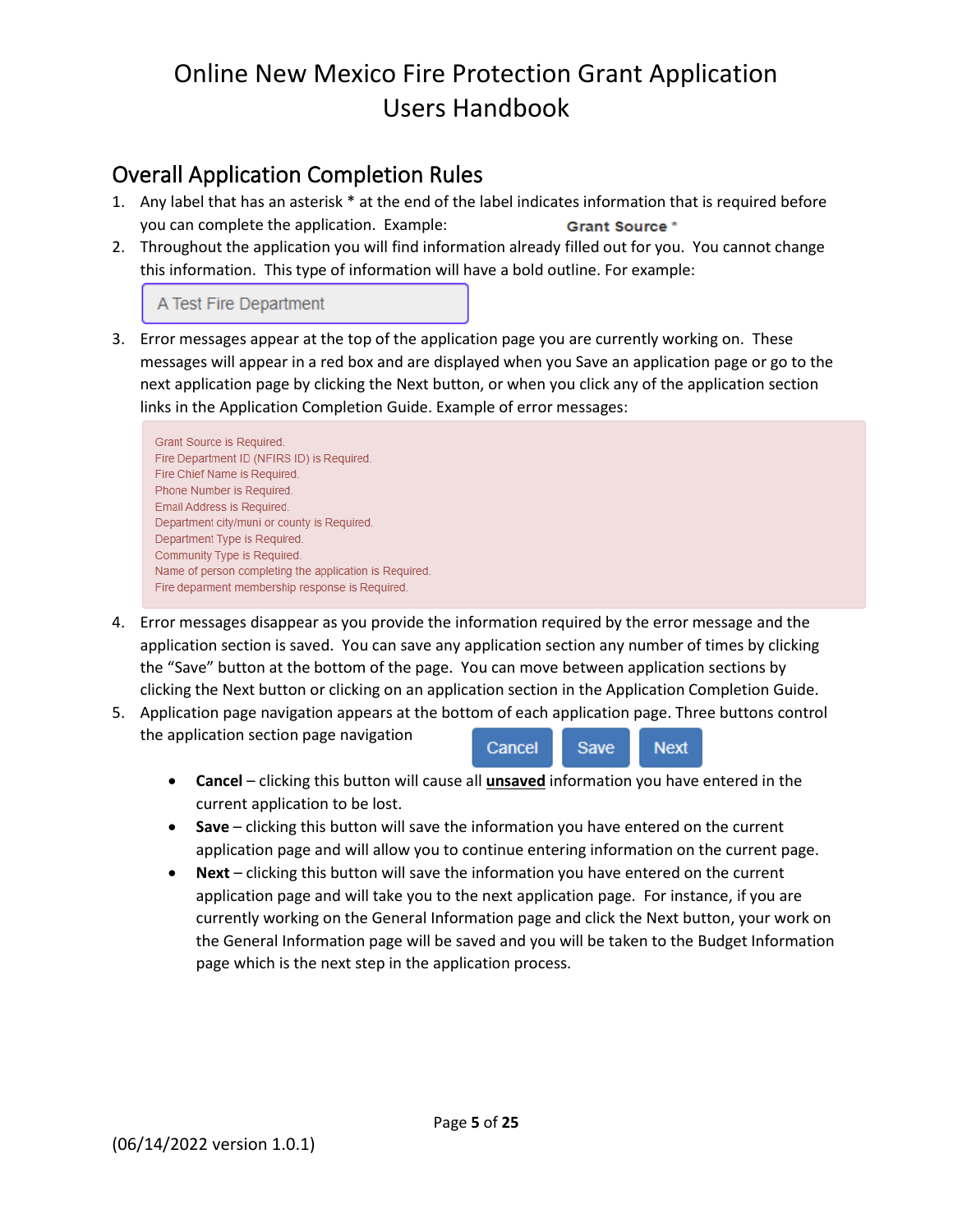### The Application Completion Guide

The left-hand side of the application pages contains the application completion guide which is divided into three (3) sections. This guide will appear on each page of the application. Each item in the three sections must be completed before the program will allow you to submit an application.

The application completion guide relates directly to the information you provide in each section of the application. For instance, in the screenshot below in Step 1 the "Instructions" link has a green checkmark next to it. A green checkmark indicates a section in the application has been completed. A red X indicates there are errors in a section. And a gray circle with an X in it indicates you have not started entering information in that section.

#### **Application Instructions**

| A Test Fire Department - FY2023 (Application Status: In Process) |                                                                                                                                                                        |  |  |
|------------------------------------------------------------------|------------------------------------------------------------------------------------------------------------------------------------------------------------------------|--|--|
| Step 1                                                           | Click Here to Start Filling out the Application                                                                                                                        |  |  |
| Instructions                                                     | The Fire Protection Grant Council is now accepting applications for the 2023 FY.                                                                                       |  |  |
| Seneral Information                                              |                                                                                                                                                                        |  |  |
|                                                                  | Applications will be accepted from June 15, 2022 to August 31, 2022                                                                                                    |  |  |
| <b>SC</b> Budget Information                                     | Eligibility.                                                                                                                                                           |  |  |
| <b>SCOMMUNITY Information</b>                                    | All fire departments currently certified and funded by the New Mexico State Fire Marshal's Office are eligible to participate in the fire protectior<br>grant process. |  |  |
| Response History                                                 | Click here - Please read the eligibility requirements carefully before completing the application.                                                                     |  |  |
| <b>60 Water Availability</b>                                     | Only one grant application per department may be submitted.                                                                                                            |  |  |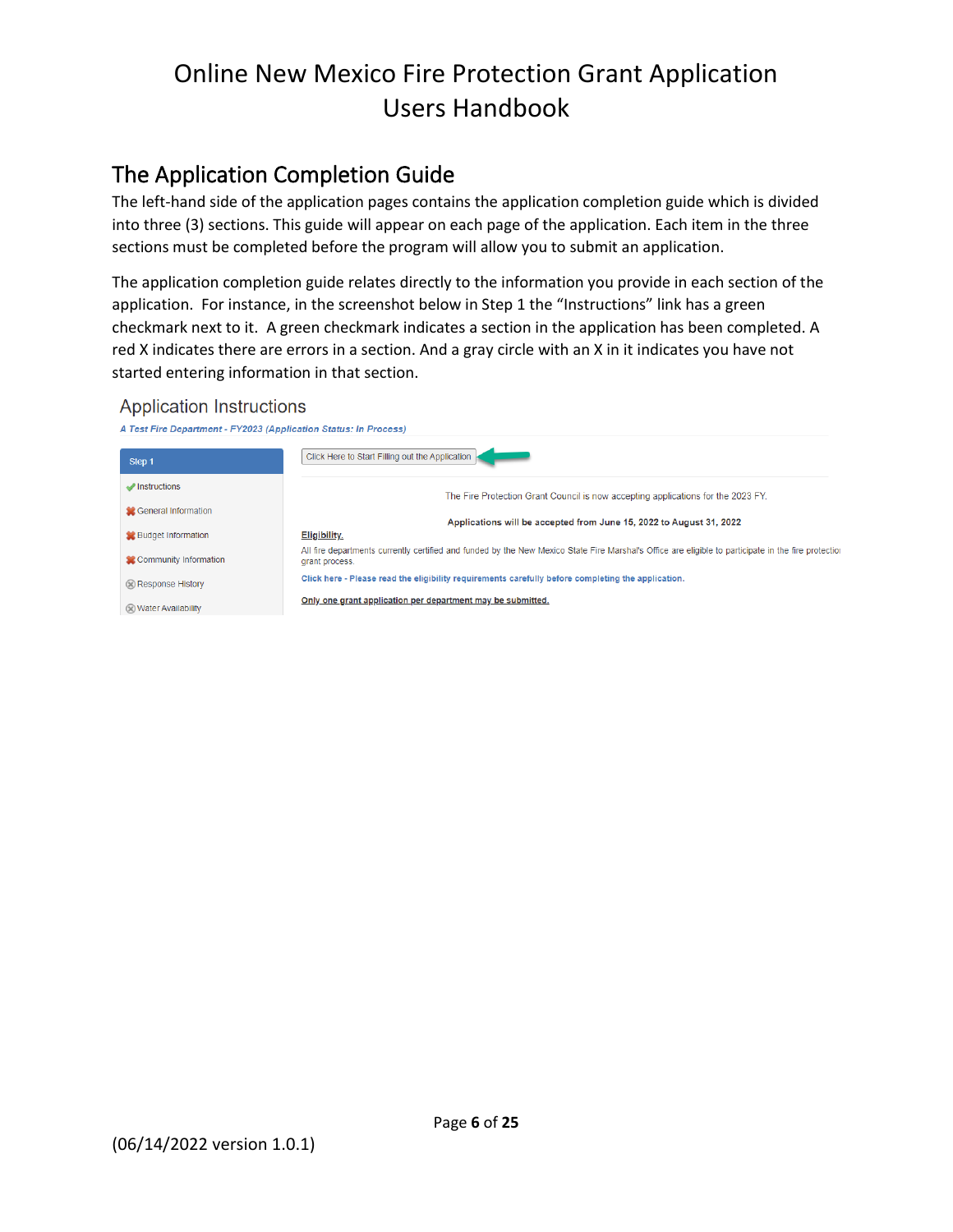### Edit/Start or Edit/View Applications

To start an application, left click on the **Edit/Start** link next to the application you want to start.

Please Note: Once you have submitted an application the **Edit/Start** link is replaced with **Edit/View**.

| 2011 8.25<br>10022441<br>1003 00024 | NMSFM Fire Grant Council - Fire Grant Application                                                                                             |          |                                  |                |                           | Hello, LKing!                         | Log off |
|-------------------------------------|-----------------------------------------------------------------------------------------------------------------------------------------------|----------|----------------------------------|----------------|---------------------------|---------------------------------------|---------|
| Current App(s)                      | Prior Apps $\sim$<br>Support $\sim$                                                                                                           |          |                                  |                |                           |                                       |         |
|                                     | <b>User Home</b><br><b>Select Fiscal Year</b><br>$\mathcal{L}$<br>Please select the department application that you would like to start/edit. |          |                                  |                |                           |                                       |         |
| Edit                                | Department                                                                                                                                    | County   | <b>Application Number</b>        | Date Submitted | <b>Application Status</b> | <b>Last Change</b>                    |         |
| Edit/Start                          | A Test Fire Department                                                                                                                        | Santa Fe | 2023-0001                        |                | In Process                | 6/6/2022 1:16:08 PM                   |         |
| © 2022 Sybatech, Inc.               |                                                                                                                                               |          | Session Time Remaining: 00:59:57 |                |                           | version 1.0.0 -- Monday, June 6, 2022 |         |

#### Start Application

To start an application, left click on the **Edit/Start** link to the left of the Department name. Please work on one (1) application at a time.

#### Step 1

#### **Instructions**

When you click on the **Edit/Start** link you will automatically be taken to the Instructions section of Step 1. Please read the instructions page carefully as this information may have changed since the last Fiscal Year. When you are ready to start filling out the application you may either click on the "Click Here to Start Filling out the Application" button or click on the "General Information" link in the Application Guide.

#### General Information

Supply all information required on this page. Then left click the Save button at the bottom of the page. Please note: The following information is provided for you and cannot be changed – Fire Department Name, Insurance Services Office (ISO) Rating, County, Main Stations, Substations, Admin buildings. Please verify the department's mailing address.

#### Budget Information

Supply all information required on this page. Then left click the Save button at the bottom of the page. Please note: You must complete the percentage of annual budget derivation section. If you place a percentage in "Other" a text box will open for you to explain your "Other" selection.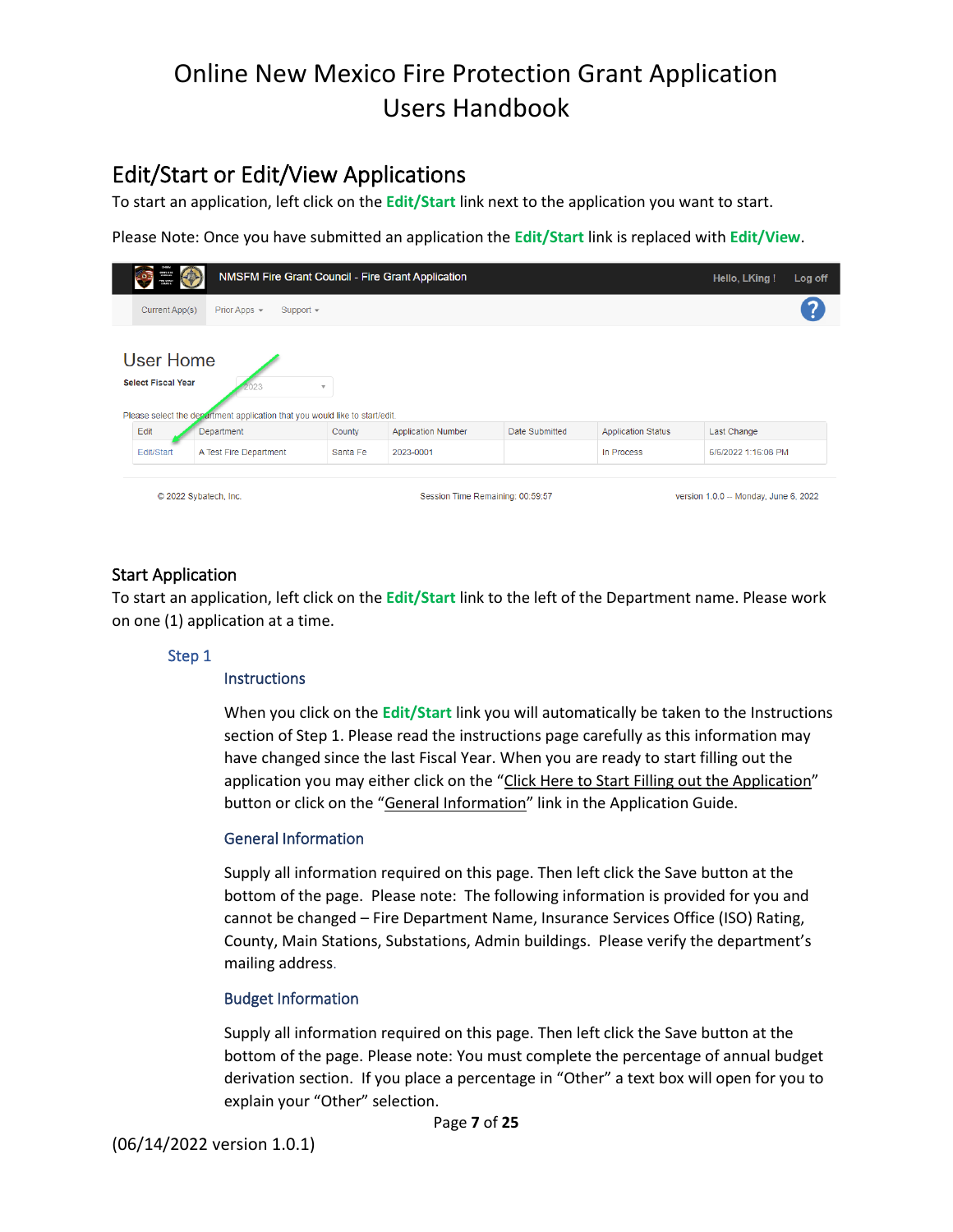#### Community Information

Supply all required information on this page. If you answer "Yes" to mutual aid districts then you are required to **list all adjacent automatic aid fire**<br>district left click on the **Add Aid District** button districts. Left click on the  $\overline{a}$   $\overline{b}$  and  $\overline{b}$  button.

When you click on the "Add Aid District" button the following form will pop up at the top of the page.

| Aid Fire District    |                                      |
|----------------------|--------------------------------------|
| Aid Fire District: * |                                      |
|                      | <b>Close</b><br><b>Save District</b> |

Simply place the name of the Aid Fire District in the field then left click the "Save District" button. The district will immediately appear in the list of aid districts. If you click the Close button, the information you entered will not be saved.

### List adjacent automatic aid fire districts (with written agreements)

| <b>Add Aid District</b> |        |                              |  |
|-------------------------|--------|------------------------------|--|
| Edit                    | Number | Automatic Aid Fire Districts |  |
| View/Edit               |        | District 1                   |  |
| View/Edit               |        | District 2                   |  |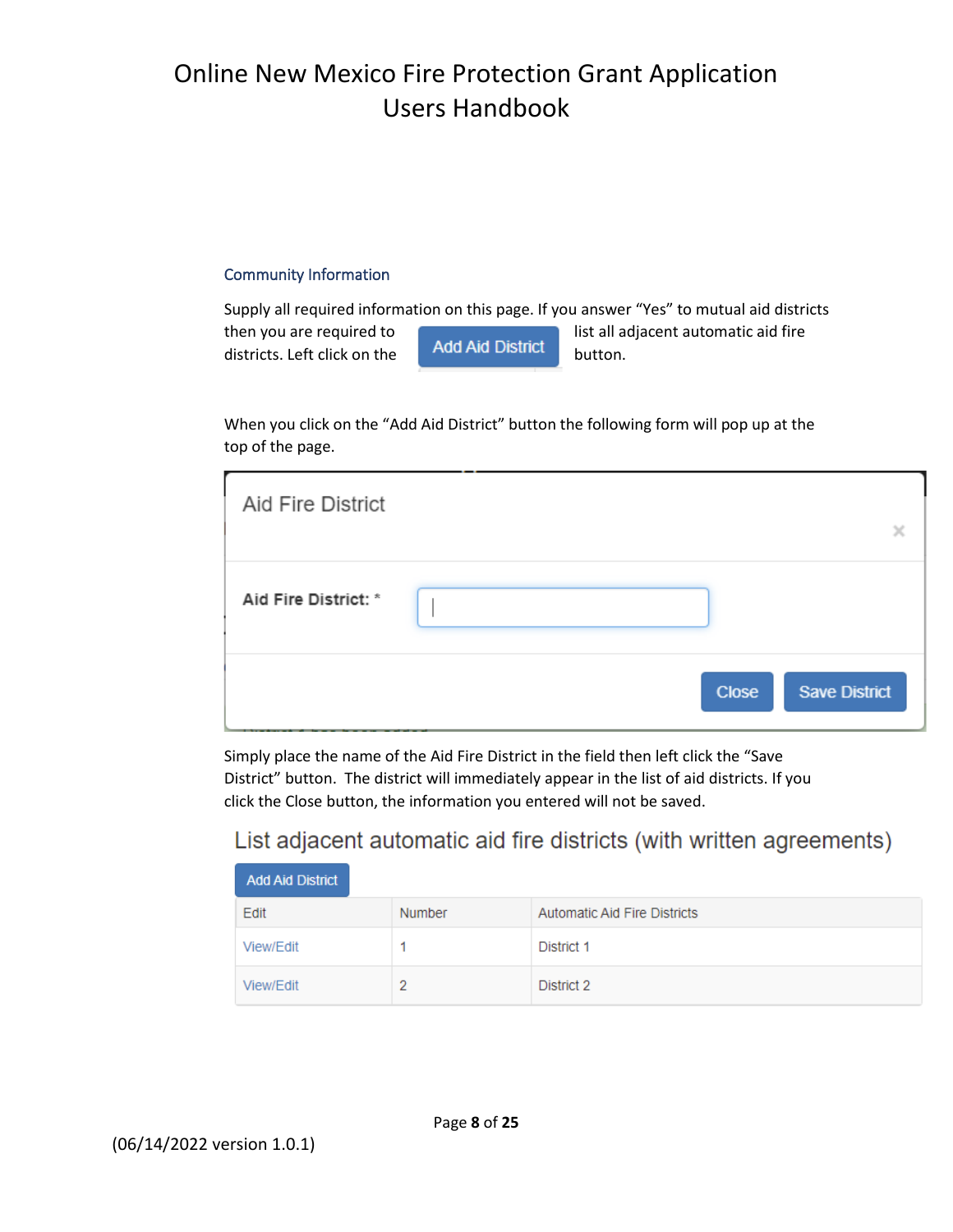If you need to edit or delete a district, left click the View/Edit link to the left of the district you want to edit. The following form will pop up at the top of the page.

| Aid Fire District    |            |                        |              | ×                    |
|----------------------|------------|------------------------|--------------|----------------------|
| Aid Fire District: * | District 1 |                        |              |                      |
|                      |            | <b>Delete District</b> | <b>Close</b> | <b>Save District</b> |

To save any changes you make to the district, left click the Save District button. To delete the displayed district, left click the "Delete District" button. To close the form without making any changes, left click the "Close" button.

#### Response History

"Are you NFIRS Current?" is a required field. Please supply the responses per category for this department. Total Calls may be zero.

#### Water Availability

All questions on this page are required. It is not a requirement to indicate additional water source(s) if there are none. To describe Additional Water Source(s) left click on

the Add Water Source button.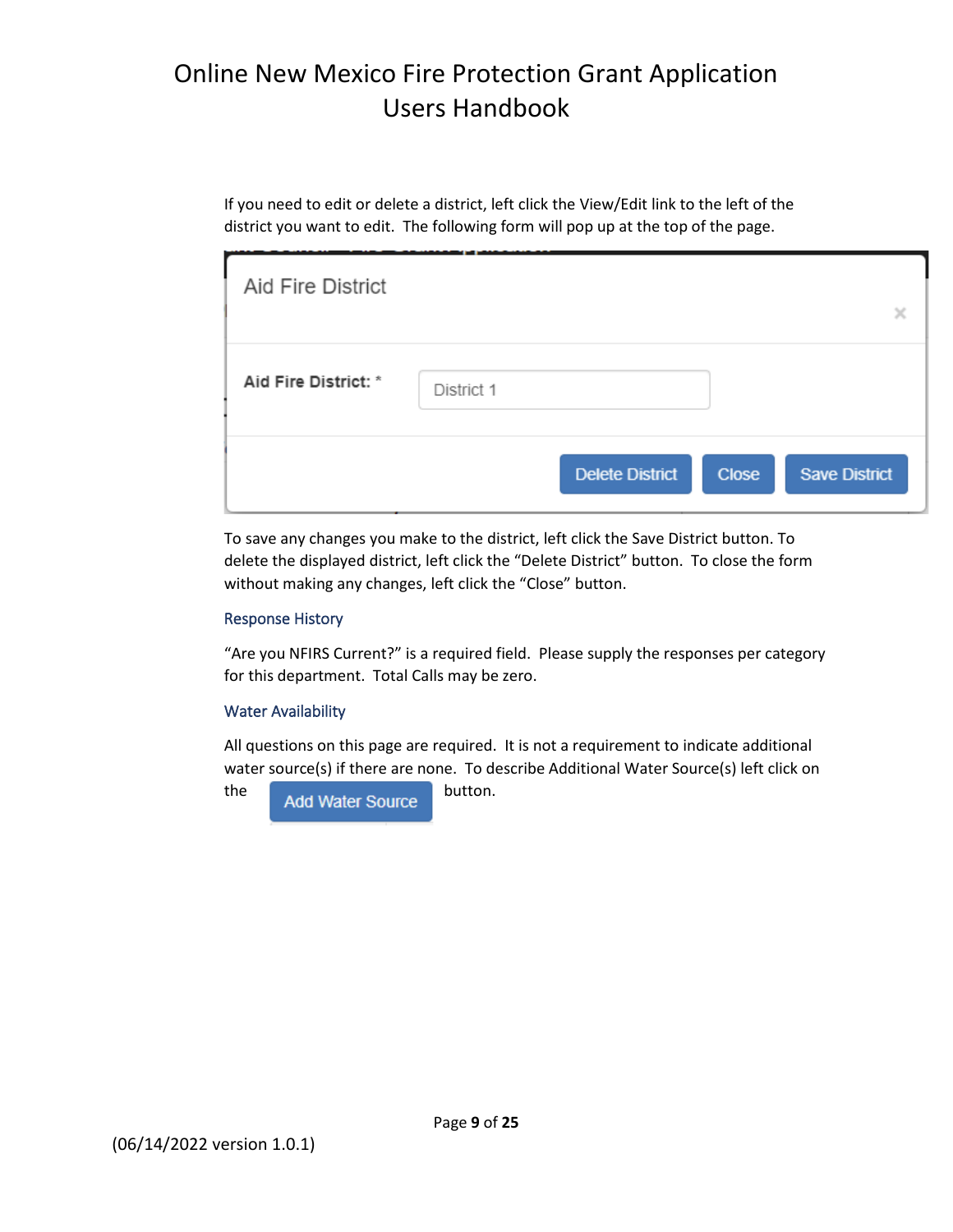When you click on the "Add Water Source" button the following form will pop up at the top of the page.

| Add Water Source            | ×                                                                                                                                                                                                                                                                                |
|-----------------------------|----------------------------------------------------------------------------------------------------------------------------------------------------------------------------------------------------------------------------------------------------------------------------------|
| Water Source: *             |                                                                                                                                                                                                                                                                                  |
| Capacity (in<br>gallons): * |                                                                                                                                                                                                                                                                                  |
|                             | <b>Save Water Source</b><br><b>Close</b><br><b>Contract Contract Contract Contract Contract Contract Contract Contract Contract Contract Contract Contract Contract Contract Contract Contract Contract Contract Contract Contract Contract Contract Contract Contract Contr</b> |

Enter the "Water Source" description and the "Capacity (in gallons)" then left click the "Save Water Source" button. If you do not want to save a water source, left click the "Close" button. If you save the water source, it will appear in the list of water sources. Example:

#### Describe Additional Water Source(s)

| <b>Add Water Source</b> |               |                     |                       |  |
|-------------------------|---------------|---------------------|-----------------------|--|
| Edit                    | <b>Number</b> | <b>Water Source</b> | Capacity (in gallons) |  |
| View/Edit               |               | Underground Tank    | 150000                |  |

To edit or delete an additional water source left click the View/Edit link to the left of the additional water source in the list of additional water sources. A form will pop up at the top of the page.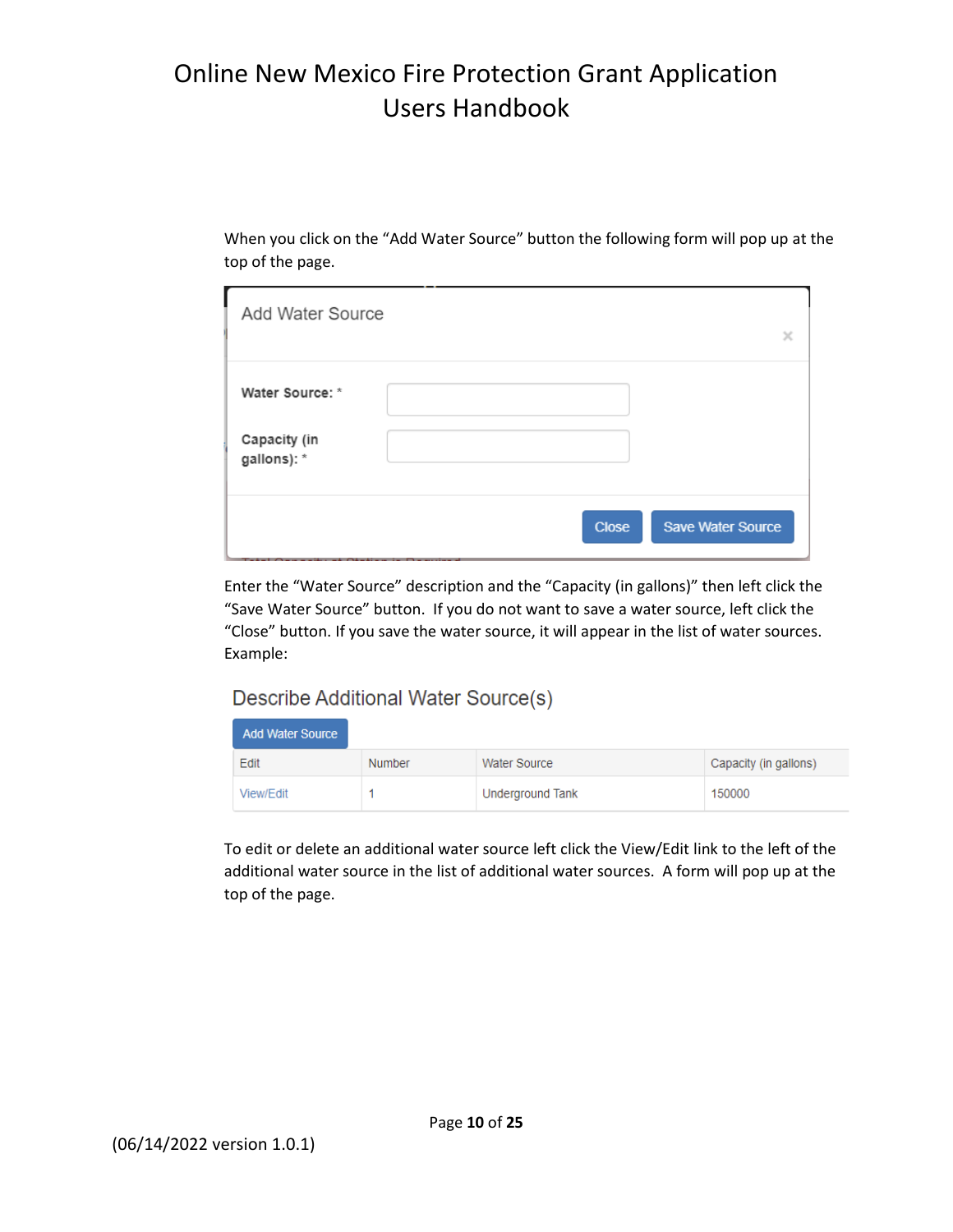| Add Water Source            |                                                                        | × |
|-----------------------------|------------------------------------------------------------------------|---|
| Water Source: *             | Underground Tank                                                       |   |
| Capacity (in<br>gallons): * | 150000                                                                 |   |
|                             | <b>Delete Water Source</b><br><b>Save Water Source</b><br><b>Close</b> |   |

Change any information then left click the "Save Water Source" button. To delete the displayed water source, click the "Delete Water Source" button. To leave the form without making any changes, left click the "Close" button.

#### **Training**

The "Average number of training hours per firefighter per year?" is required information. The training opportunities list is not required. If you want to enter training opportunities **simply left click the button. A form will pop up** at the top of the  $\sqrt{p}$  page.

| Add Training                                              | ×                                    |
|-----------------------------------------------------------|--------------------------------------|
| Training Details: *<br><b>Supporting Documentation: *</b> | Select                               |
|                                                           | <b>Save Training</b><br><b>Close</b> |

Please fill in the training details and upload supporting documentation. Both are required to add a training opportunity. To upload supporting documentation left click on the "Select" button then choose the document you need to upload. When you have selected your document, left click the "Open" button on the file selection page. Your training opportunity and the name of the supporting documentation will appear in the list of training opportunities.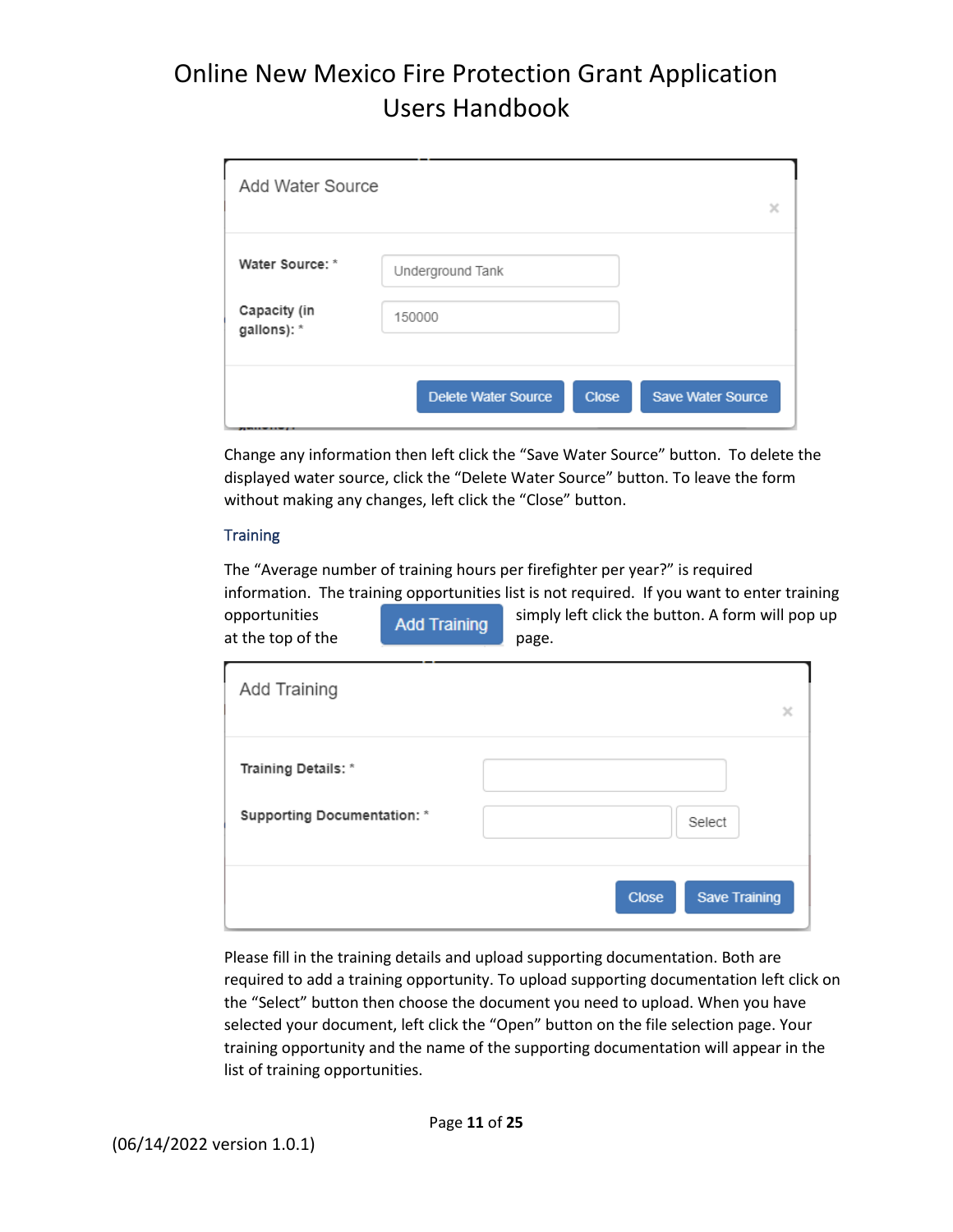To edit or delete a training opportunity, left click on the View/Edit link to the left of the training opportunity. A form will pop up at the top of the page allowing you to edit the information or delete the training opportunity.

#### Apparatus

"Apparatus is part of the project?" is a required question. If you answer "No", you may left click the Next button and move on to the next page. If you answer "Yes", you will be presented with two more required questions:

"Are pump tests conducted annually on apparatus?" If you answer "Yes", you may continue to the next question. However, if you answer "No", a text box will open requiring you to explain why pump tests are not conducted annually on apparatus.

"Has your annual hose testing been conducted?" If you answer "Yes", you may continue to list all apparatus associated with your project. If you answer "No", a text box will open requiring you to explain why hose testing has not been conducted.

How to list the apparatus **Add Apparatus** associated with your project:

Under the "LIST ALL **APPARATUS**" section of this

page, left click the button. A form will pop up at the top of the page. All the information on this form is required.

| Add Apparatus        |                  | $\times$              |
|----------------------|------------------|-----------------------|
| Apparatus ID: *      |                  |                       |
| Vehicle ID Number: * |                  |                       |
| License Plate #: *   |                  |                       |
| GPM: $(0 = N/A)^*$   | 0                |                       |
| Test Date: *         | 圜<br>mm/dd/yyyy  |                       |
| Pass/Fail?           | OPass OFail ON/A |                       |
| Comments:            |                  |                       |
|                      | <b>Close</b>     | <b>Save Apparatus</b> |

When you have filled in all the information, left click the "Save Apparatus" button to save this apparatus. The apparatus will appear in the apparatus list.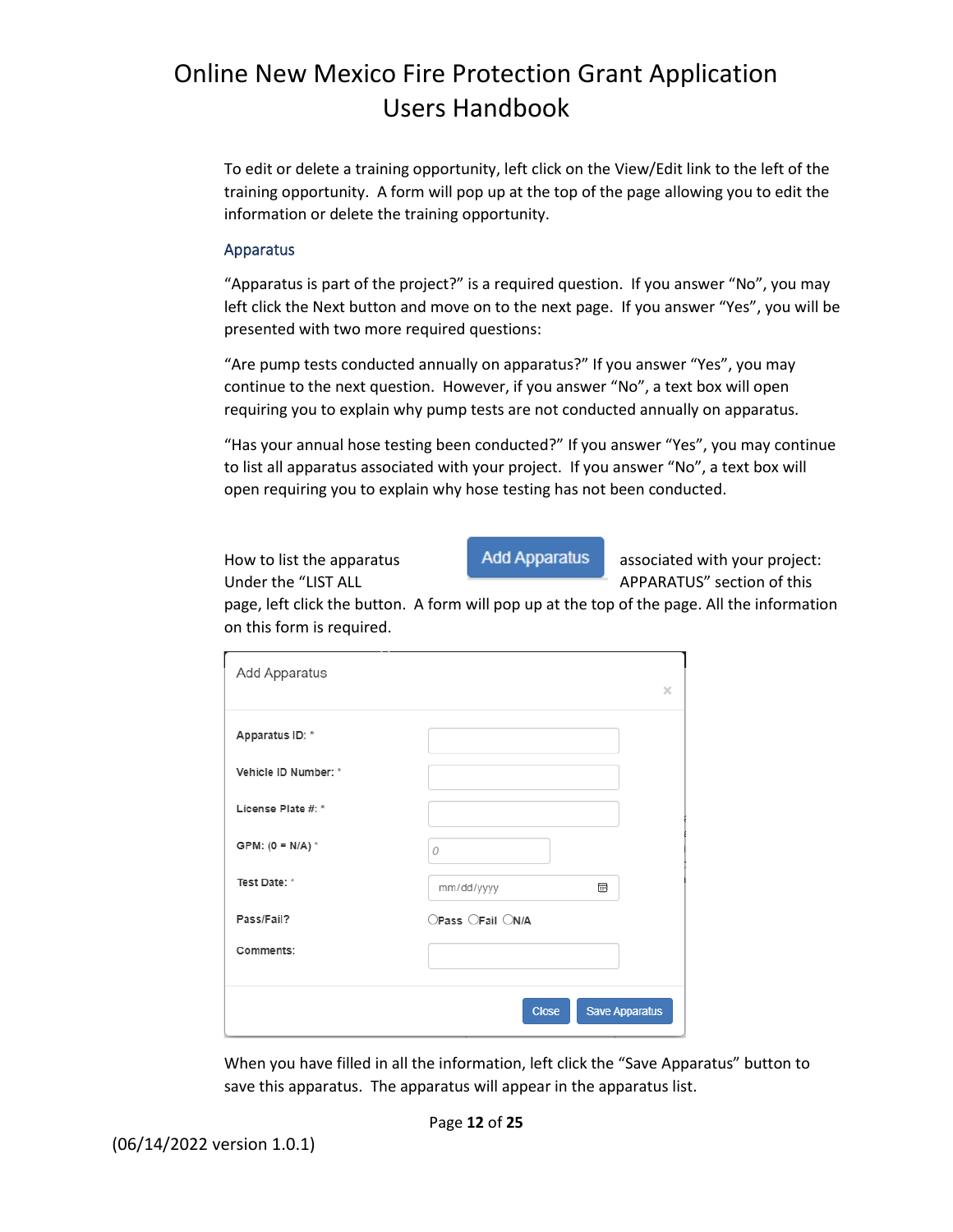#### **I IST ALL APPARATUS**

| <b>Add Apparatus</b> |        |              |               |               |            |           |           |          |
|----------------------|--------|--------------|---------------|---------------|------------|-----------|-----------|----------|
| Edit                 | Number | Apparatus ID | Vehicle $ID#$ | License Plate | <b>GPM</b> | Test Date | Pass/Fail | Comments |
| View/Edit            |        | <b>XXXX</b>  | <b>ID099</b>  | NM 209198     | 1500       | 2/1/2022  | True      | N/A      |

To edit or delete an apparatus from the list left click on the View/Edit link next to the apparatus you want to edit. A form will pop up at the top of the page allowing you to edit or delete the selected apparatus.

| Add Apparatus        |                                                           | $\times$ |
|----------------------|-----------------------------------------------------------|----------|
|                      |                                                           |          |
| Apparatus ID: *      | <b>XXXX</b>                                               |          |
| Vehicle ID Number: * | <b>ID099</b>                                              |          |
| License Plate #: *   | NM 209198                                                 |          |
| GPM: $(0 = N/A)^*$   | 1,500                                                     |          |
| Test Date: *         | 壸<br>02/01/2022                                           |          |
| Pass/Fail?           | ○Pass ®Fail ○N/A                                          |          |
| Comments:            | N/A                                                       |          |
|                      | <b>Save Apparatus</b><br>Delete Apparatus<br><b>Close</b> |          |

To edit the apparatus information simply make your changes, then left click the "Save Apparatus" button. To delete the apparatus left click the "Delete Apparatus" button. To not make any changes left click the "Close" button.

#### Communication Equipment

"Communications is part of the project?" is a required question. If you answer "Yes" or "No" you will need to answer all the questions on the page. This information is required.

You will need place a number in the fields even if the number is zero.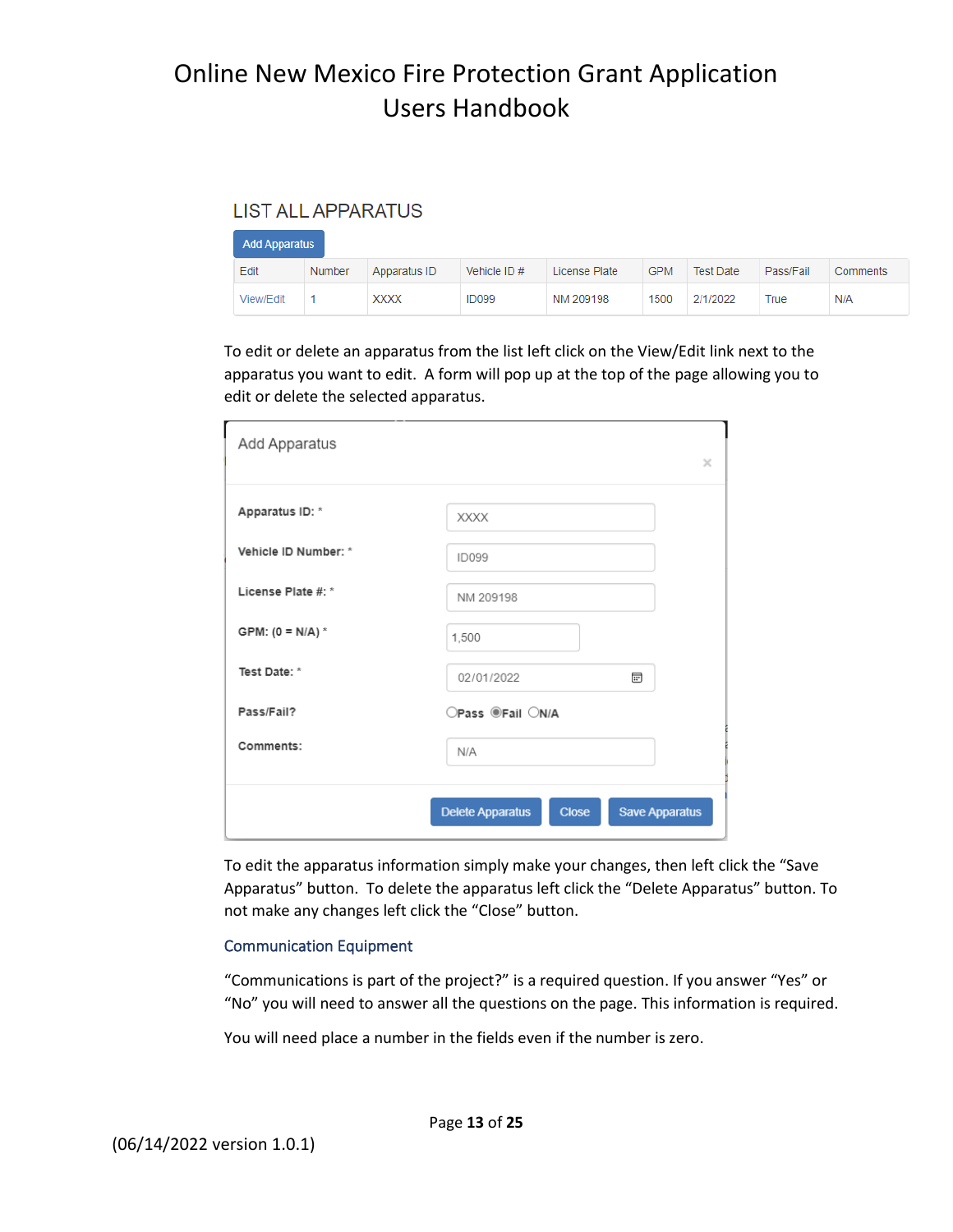To add communication equipment to the existing communication equipment list, left  $\overline{\phantom{a}}$  click on the  $\overline{\phantom{a}}$  Add Communication Equipment  $\overline{\phantom{a}}$  button.

A pop-up form will appear at the top of the page. All the information on this form is required. When you finish filling in the equipment information simply left click the "Save Communication Equipment" button to save the information. The equipment will appear in the communication equipment list.

### List Existing Communication Equipment by Type

| <b>Add Communication Equipment</b> |               |                                |                   |
|------------------------------------|---------------|--------------------------------|-------------------|
| Edit                               | <b>Number</b> | <b>Communication Equipment</b> | Communication Qty |
| View/Edit                          |               | Hammurland HP234               |                   |

To edit or delete communications equipment, left click on the View/Edit link next to the equipment you need to edit/delete. A form will pop up at the top of the page.

| Add Communication Equipment                      | χ                                                        |  |
|--------------------------------------------------|----------------------------------------------------------|--|
| <b>Communication Equipment: *</b><br>Quantity: * | Hammurland HP234                                         |  |
| <b>Delete Communication Equipment</b>            | 2<br><b>Save Communication Equipment</b><br><b>Close</b> |  |

To change the information simply make your changes then left click the "Save Communication Equipment" button. To delete the equipment, left click the "Delete Communication Equipment" button. To close the form without making any changes simply left click the "Close" button.

Answer all the Interoperability questions then left click the "Next" button. The Hazards/Threats page will appear.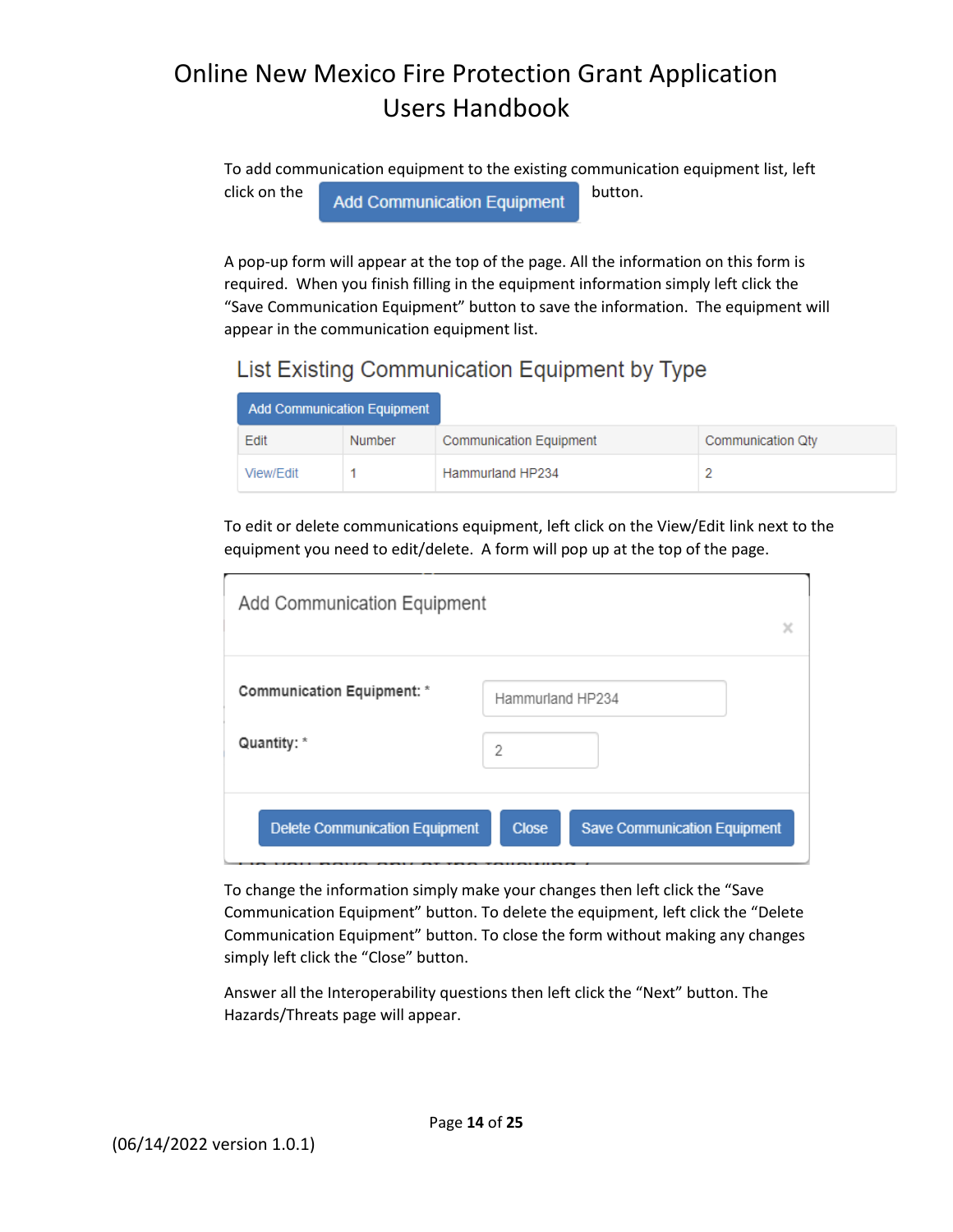#### Hazards/Threats

This section is not required. However, you may enter as many hazards or threats as you wish.

To add a hazard or threat left click on the **button** and button. A form will appear asking for information about  $\begin{array}{c} \bigcap \text{Corr} \\ \text{or} \end{array}$  the hazard or threat.

| Add Hazard/Threat | ×                                                   |
|-------------------|-----------------------------------------------------|
| Hazard Type: *    |                                                     |
| Hazard Detail: *  |                                                     |
|                   |                                                     |
|                   | Delete Hazard/Threat<br>Save Hazard/Threat<br>Close |

Enter the hazard type then detail the hazard. When you are finished with the information left click the "Save Hazard/Threat" button. The hazard/threat will appear in the list of hazards/threats to the community.

#### Describe the threat to the community:

(i.e., fuel storage bulk plants, railroads, high hazard occupancies, etc.)

| Add Hazard/Threat |        |                               |                                               |
|-------------------|--------|-------------------------------|-----------------------------------------------|
| Edit              | Number | Hazard Type                   | <b>Hazard Detail</b>                          |
| View/Edit         |        | Flammable Uncontained Storage | Barrells of oil uncovered behind a warehouse. |

If you need to edit or delete a hazard/threat, left click the View/Edit link to the left of the hazard/threat. A form will pop up at the top of the page. You may edit the information then left click the "Save Hazard/Threat" button to save your edits. You may delete the hazard/threat by left clicking on the "Delete Hazard/Threat" button.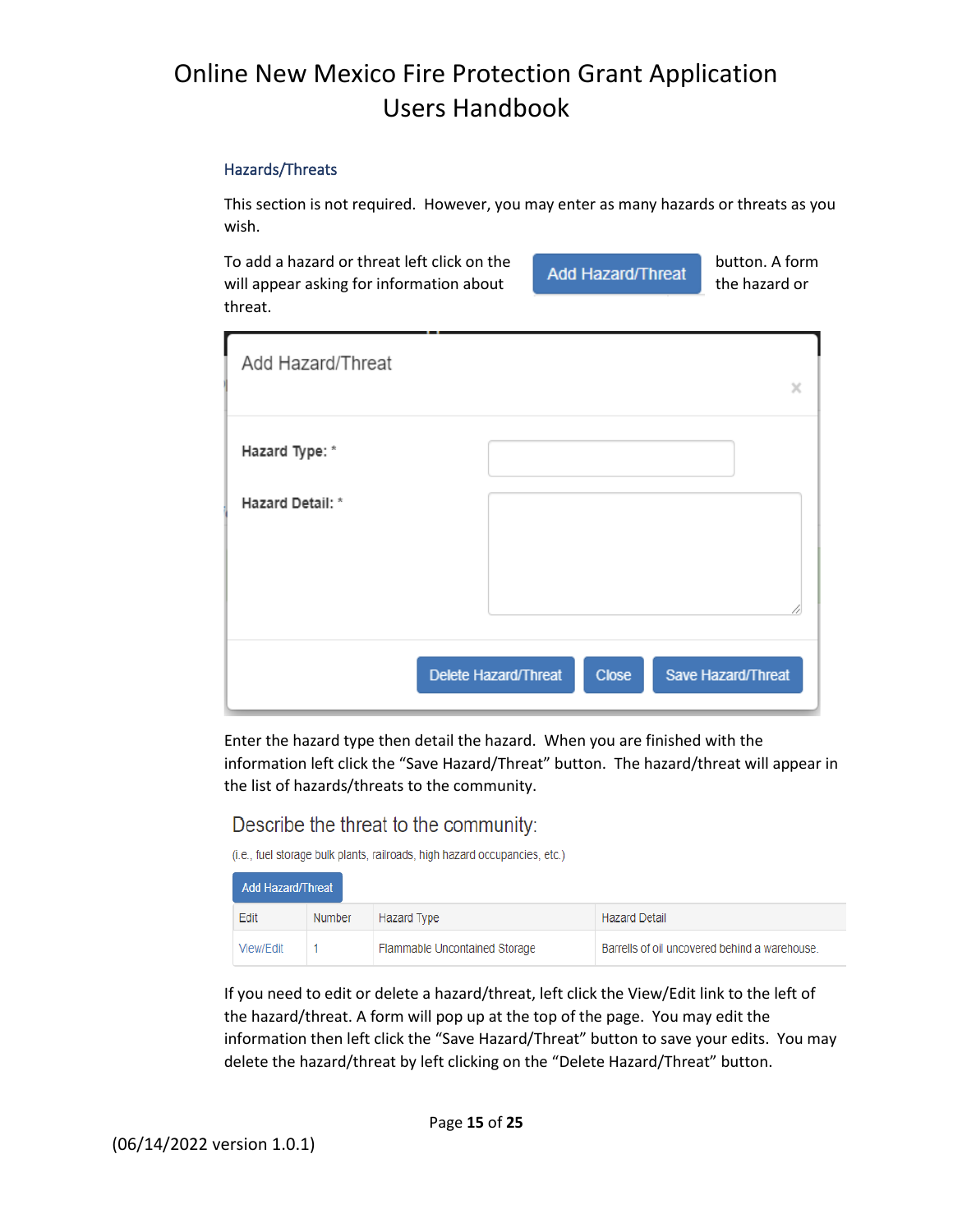When you are finished listing all hazards/threats, left click the "Next" button. The PPE page will appear.

#### PPE

"PPE is part of the project? \*" is a required question. If you answer "No", left click the "Next" button and the equipment needs page will appear.

If you answer "Yes", more questions and lists will appear.

Answer yes or no to "All PPE inspected to the most current NFPA 1881 standard?"

Next list the Standard Compliant PPE. This is required.

To do this left click on the  $\bigcap_{\text{Add Standard Compliant PPE}}$  button. A pop-up form will appear at the top of the page. On this form select

the PPE Type from the dropdown list. Then enter the year the PPE was manufactured, the quantity of this type of PPE and the age of this PPE in years. Finally, select the condition of this PPE from the Condition dropdown list. Left click the "Save" button to save this PPE. Left click the "Close" button to lose the information you have entered.

| Add Standard Compliant PPE |                            | ×                    |
|----------------------------|----------------------------|----------------------|
| PPE Type: *                | Structural<br>$\checkmark$ |                      |
| Year: *                    |                            |                      |
| Quantity: *                |                            |                      |
| Age (years): *             |                            |                      |
| Condition: *               | Poor $\vee$                |                      |
|                            |                            | <b>Close</b><br>Save |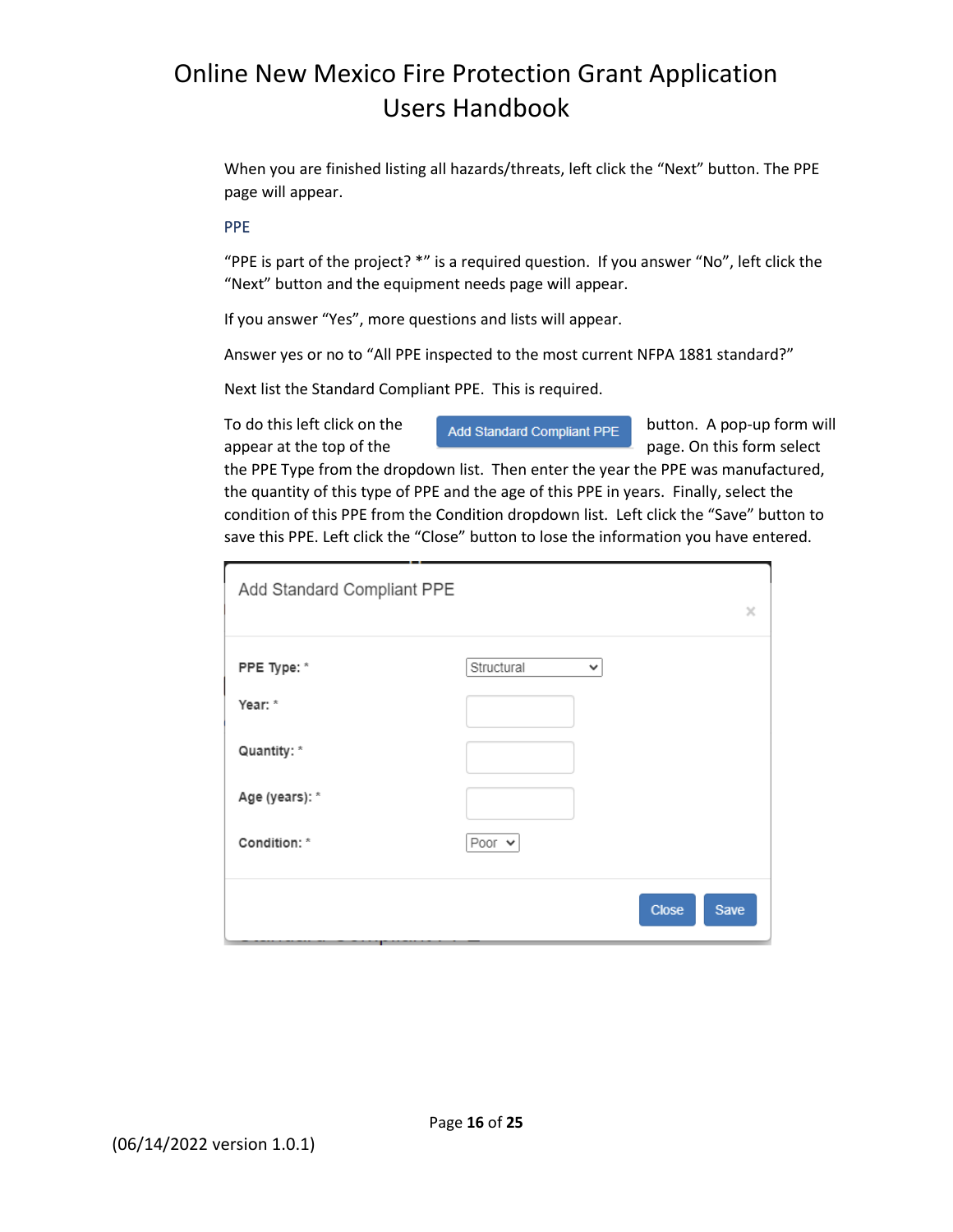#### Your PPE will appear in the "Standard Compliant PPE" list.

#### **Standard Compliant PPE**

| Add Standard Compliant PPE |          |      |          |             |           |
|----------------------------|----------|------|----------|-------------|-----------|
| Edit                       | PPE Type | Year | Quantity | Age (years) | Condition |
| View/Edit                  | Wildland | 2012 | v        | 10          | Good      |

To edit or delete PPE from this list, left click on the View/Edit link to the left of the PPE. A pop-up form will appear at the top of the page with the PPE information. Make any changes then left click the "Save" button. To delete the PPE, left click the "Delete" button. To close the form without any changes left click the "Close" button.

| Add Standard Compliant PPE | ×                                     |
|----------------------------|---------------------------------------|
| PPE Type: *                | Wildland<br>$\checkmark$              |
| Year: *                    | 2012                                  |
| Quantity: *                | 3                                     |
| Age (years): *             | 10                                    |
| Condition: *               | Good $\sim$                           |
|                            | <b>Delete</b><br><b>Close</b><br>Save |

Follow the same above procedures for the "Standard Compliant SCBA" list. However,

required.

left click **Add Standard Compliant SCBA** the button to populate this list. Listing the standard compliant SCBA is the standard compliant SCBA is

#### Equipment Needs

List the specific equipment you will purchase if this grant is awarded.

Then add estimated equipment costs. To do this left click on the button. A form will pop up at the top of the page. Select the

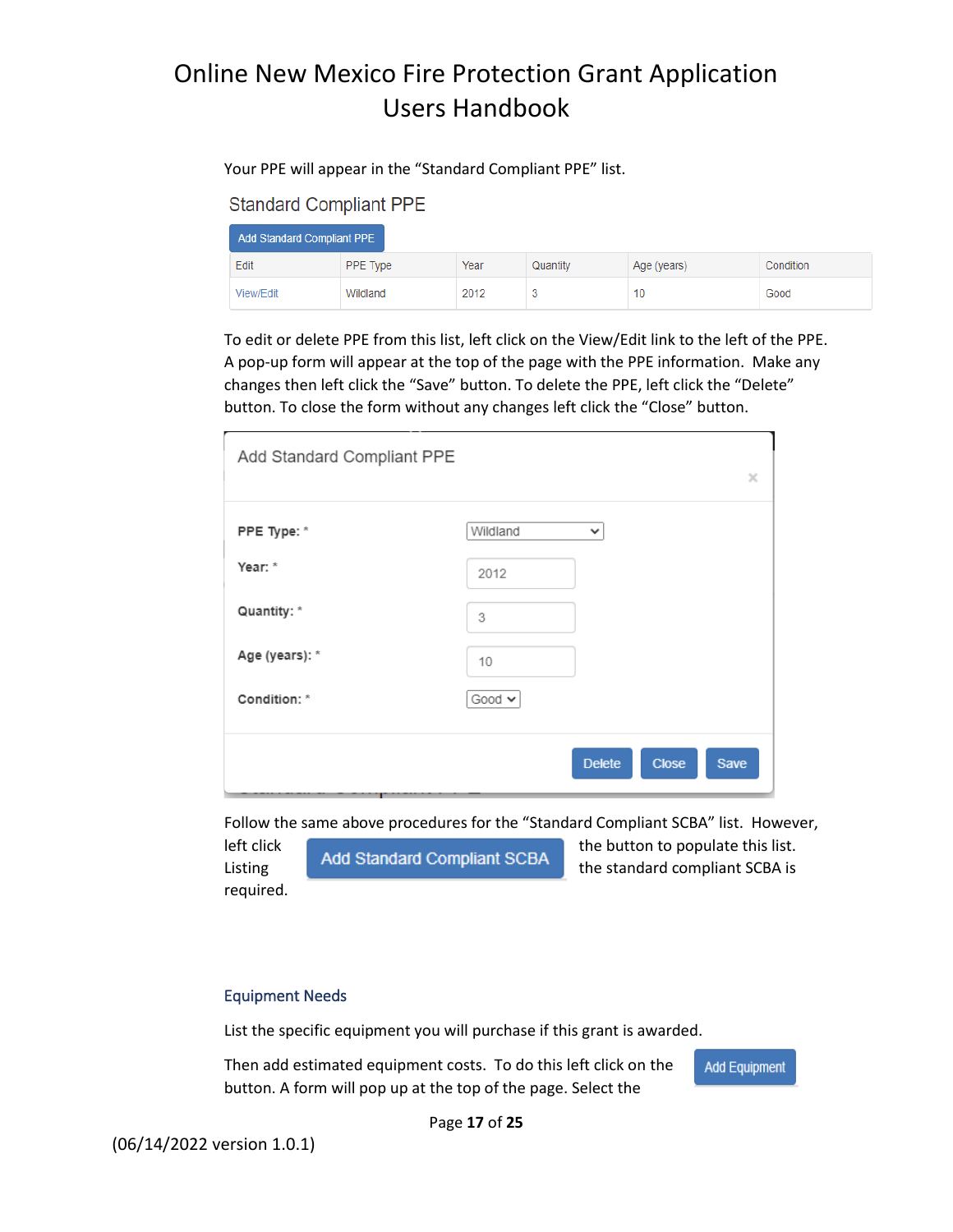Priority Category from the dropdown. Then select the Equipment Needed from the dropdown. Enter the quantity of this type of equipment. Then enter the total cost of this equipment. When you have entered all the information left click the "Save Equipment" button. Your equipment will appear in the Estimated Equipment Cost list. A running total of equipment cost appears at the bottom of the Cost column.

**Add Estimated Equipment Cost** 

| Add Equipment |                |                                 |                         |          |              |
|---------------|----------------|---------------------------------|-------------------------|----------|--------------|
| Edit          | <b>Number</b>  | <b>Priority Category</b>        | <b>Equipment Needed</b> | Quantity | Cost         |
| View/Edit     |                | Apparatus                       | Wildland                |          | \$185,000.00 |
| View/Edit     | $\overline{2}$ | General Fire Fighting Equipment | Hose                    | 20       | \$2,500.00   |
|               |                |                                 |                         |          | \$187,500.00 |

The next question is "Will fulfilling this need impact your organization's ISO rating?". If you answer "No", left click the "Next" button to go to the Grant Justification page. If you answer "Yes", a text box will open. You are required to explain why your ISO rating will be impacted. When you have finished the explanation, left click the "Next" button to open the Grant Funding Justification page.

#### Step 2

#### Grant Funding Justification

This page contains four (4) required descriptions. They are Financial Need, the Problem, the Benefit to the Community, and the Consequences. When you have finished these descriptions, left click the "Next" button to open the Project Budget Sheet. If you need to save the justification page, left click the "Save" button. You may come back to this section later.

#### Project Budget Sheet

This is a summary page of the Apparatus, intended purchases, ISO rating impact (if any). This information cannot be changed on this page.

In the section "Provide information on your estimated budget" enter the Total Project Cost and the Grant Amount Requested. The total amount the department is responsible for will be calculated - you cannot modify this field. Then enter the stipend amount requested.

When you have finished the budget information, left click on the "Next" button to open the Signatures and Supporting Docs page.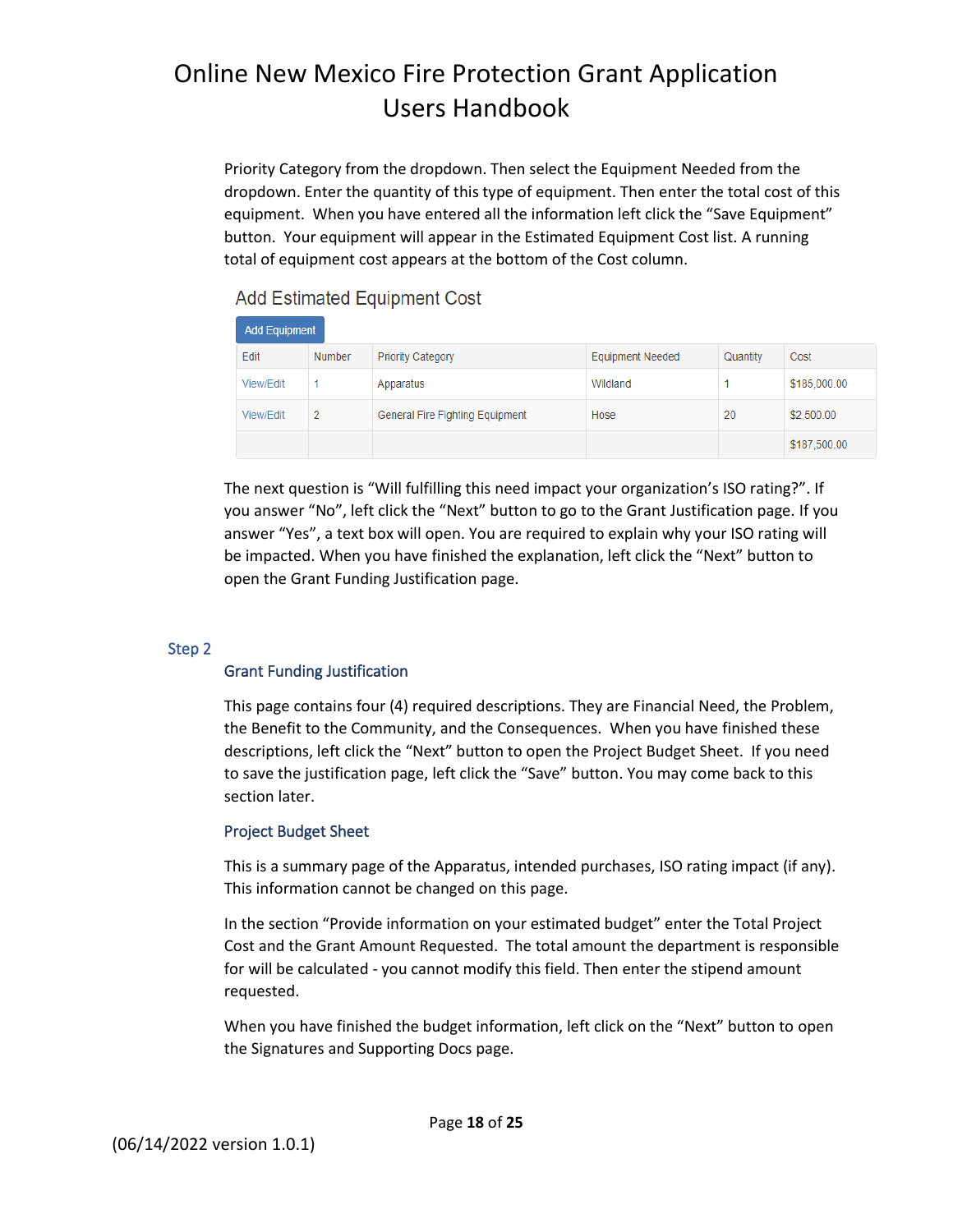#### Step 3

#### **Signatures**

Beginning this year, the New Mexico State Fire Marshal Grant Council starts accepting electronic signatures. You will no longer need to print your application, have it signed, scan it, and email it or attach the signed document to the application.

Please follow closely the instructions for uploading supporting documentation and for gathering electronic signatures.

To add an electronic signature, left click the  $\begin{bmatrix} \end{bmatrix}$  Add Signature button.

A form will pop up at the top of the page. Select the Role the

person signing plays – either Fiscal Agent, Fire Chief, or Administrative Manager.

- 1. The person filling out this application will add a signature record for each of the three roles (Fiscal Agent, Fire Chief & Administrative Manager).
	- If the person filling out the application is one of the roles above, they will check the box on the signature form labeled "I am signing this application as the role …" and enter their name/title and signature and check the agreement checkbox.
	- For the other roles the person filling out the application will just enter the signer name/title and email address.
- 2. Once all three required signature records have been added, the person filling out the application will click the button "Save & Send Emails".
- 3. The application system will send an email to the individuals who were identified but do not have a signature. The email will include a link that the signer will click to open the application and sign off on the application.
- 4. Once all three signature records have a signature then the person filling out the application can log in and "Submit" the application.

Please note, you will not be able to submit your application for approval until all sections have been successfully completed and all signatures have been successfully added.

#### View/Print Application

When information is complete on this page, left click the "Next" button to be taken to the View/Print Application section. This section will automatically open your application as a PDF file. You may download your application and/or print your application.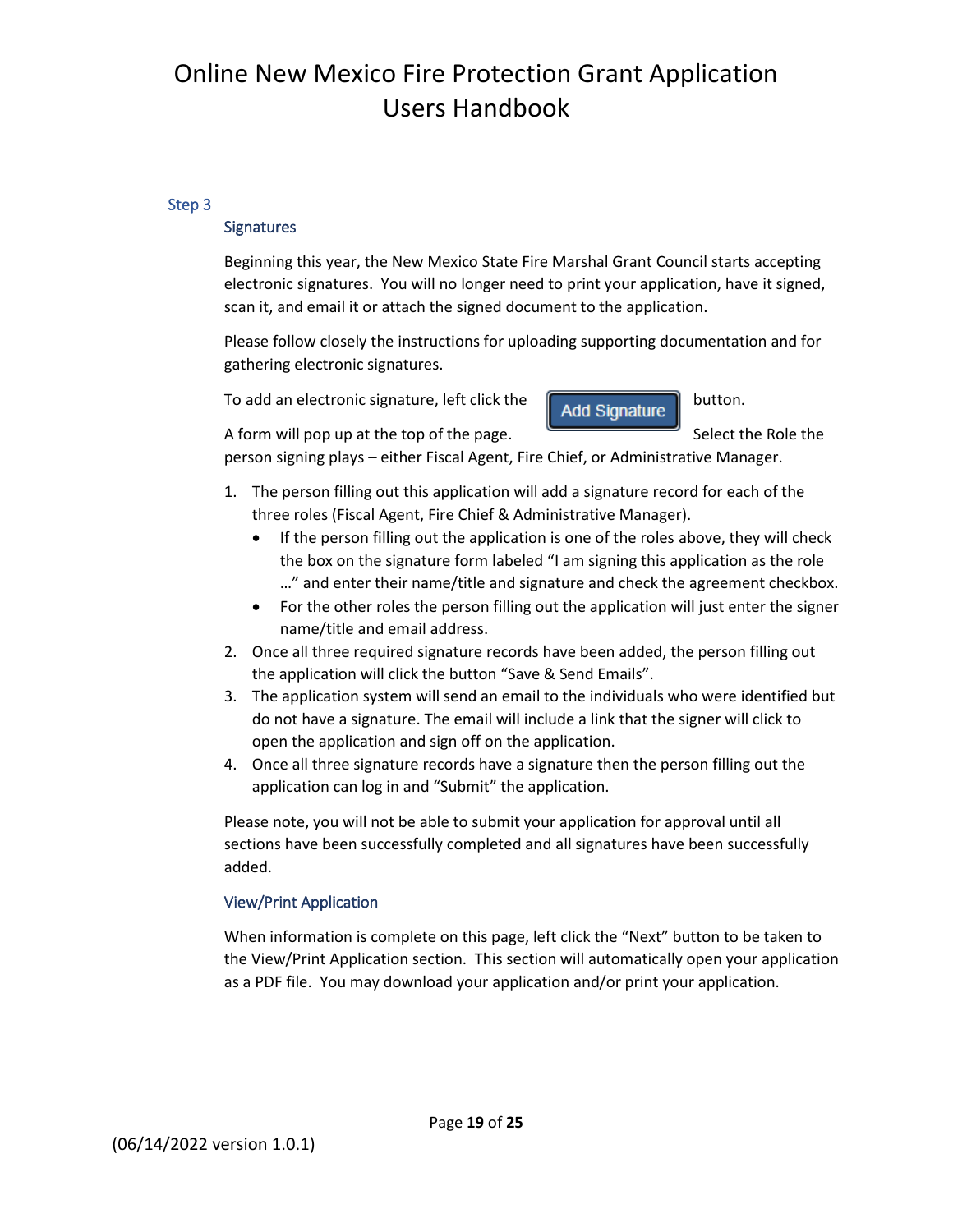### Appendix A – New User Registration

- I. Open the new program by left clicking on this link or copying and pasting this link in your Internet browser. [Fire Grant: Home \(newmexicostatefireservicesgrant.com\)](https://www.newmexicostatefireservicesgrant.com/)
- II. Left click on "Log in" at the top right corner of the page.



Should you have technical questions or experience problems navigating through the application, click on the Technical Support link Your question will be answered within 2 business days. Should you have questions specific to the content requirements of the application, click on the SFMO Fire Services Support Team link, describe the question, and click SEND. Your question will be answered within 2 business days.

You are now ready to begin entering the NM Fire Protection Grant application.

New Mexico State Fire Marshal Fire Grant Council »

© 2022 Sybatech, Inc.

Session Time Remaining: 00:54:04

version 1.0.0 -- Thursday, June 2, 2022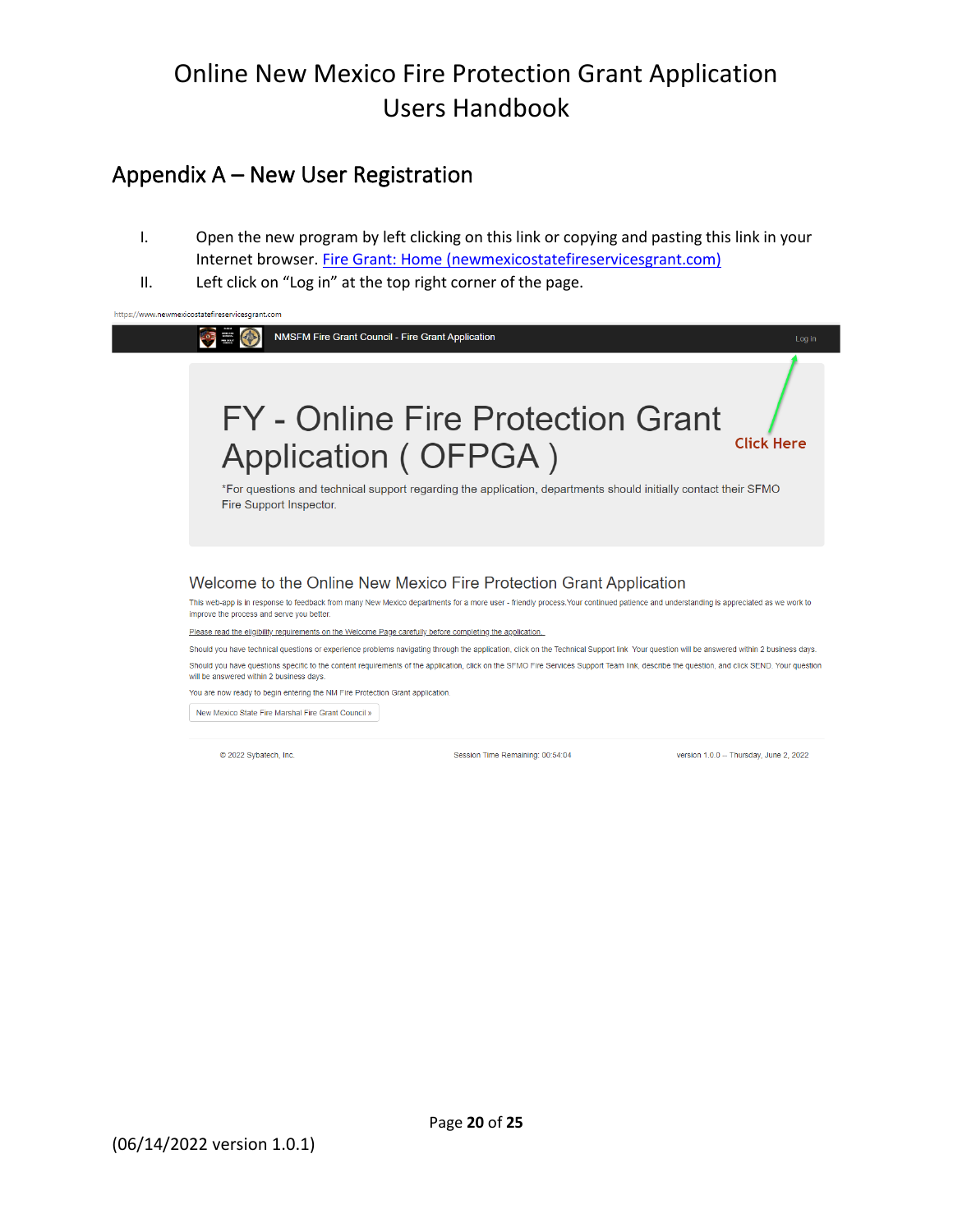III. To register your new account, please left click on the blue "Register New Account" button.

| mn 38<br>a kuwa                | NMSFM Fire Grant Council - Fire Grant Application |  |
|--------------------------------|---------------------------------------------------|--|
| Login                          |                                                   |  |
| Use a local account to log in. |                                                   |  |
| <b>User Name</b>               | The email field is required.                      |  |
| Password                       |                                                   |  |
|                                | The password field is required.                   |  |
|                                | Remember me?<br>Log in                            |  |
|                                | <b>Register New Account</b>                       |  |
|                                | <b>Forgot Password</b>                            |  |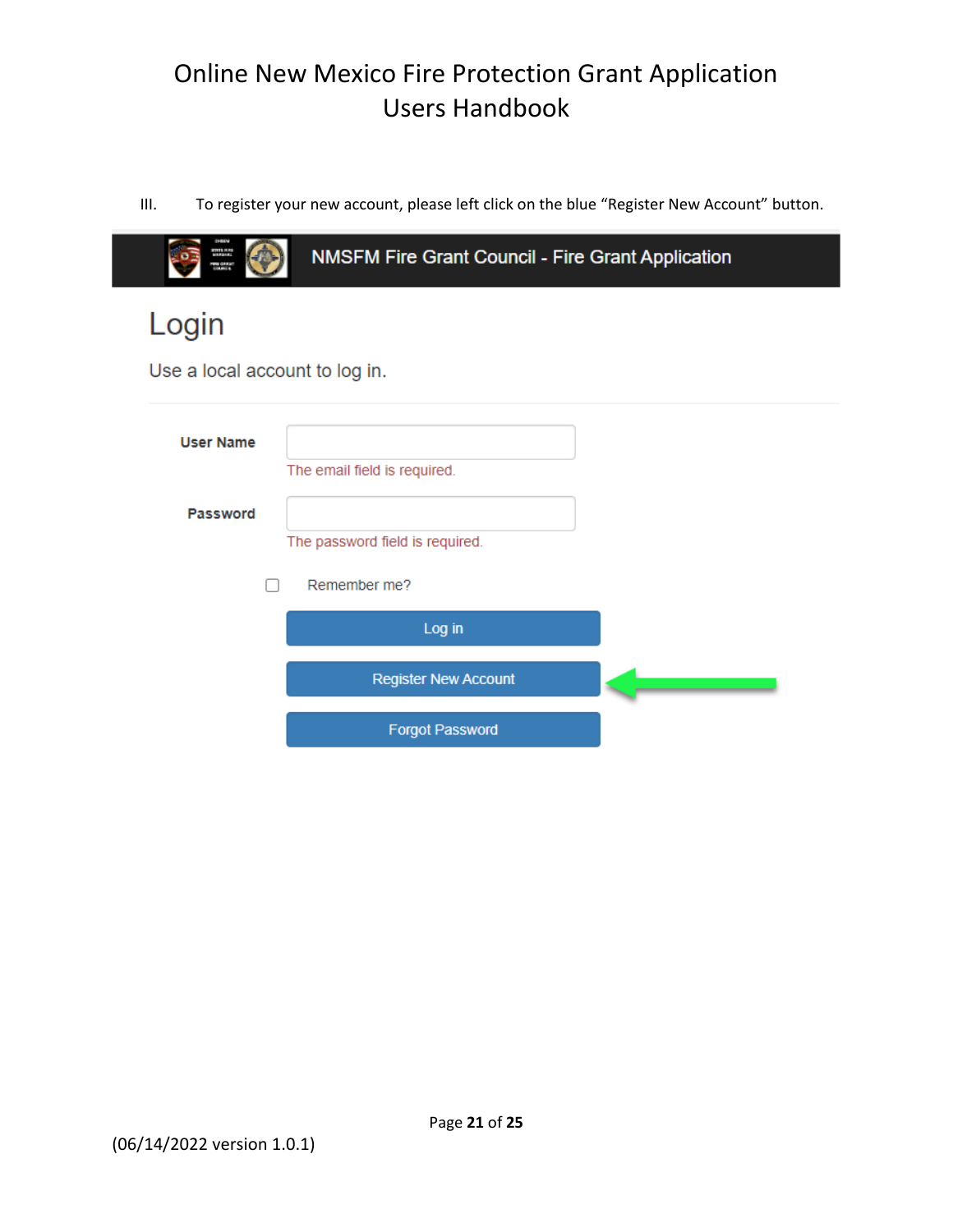- IV. After left clicking on the "Register New Account" button you will be taken to the Register New Account page. This page has three (3) sections that are required to be filled out.
	- a. **Enter User Information:** Please enter your First Name, Last Name, Email address, Phone Number and NFIRS FDID number.

| First Name*         |  |
|---------------------|--|
| Last Name*          |  |
|                     |  |
|                     |  |
| Email *             |  |
|                     |  |
| <b>Phone Number</b> |  |
|                     |  |
| NFIRS FDID #*       |  |
|                     |  |

**Enter User Information**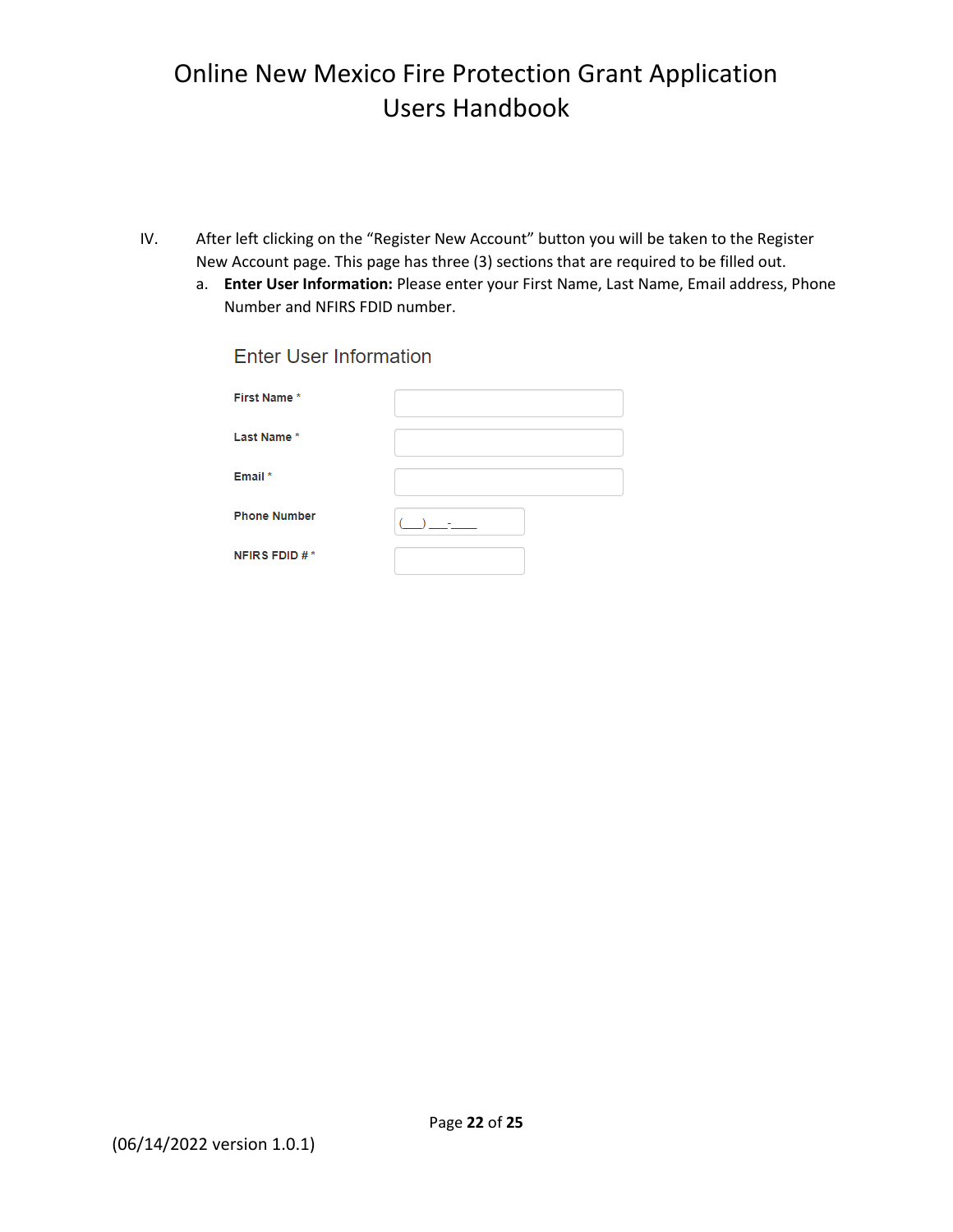#### b. **Select Associated Departments:**

- i. You select the Departments you are associated to by placing a checkmark in the box to the left of the department name.
- ii. You may search for your department(s) by typing in the Department name or a portion of the name then left click on the "Search Departments" blue link.
- iii. If you wish to scroll through the Department list, you can use the number buttons at the bottom of the Department list. The number of Departments shown defaults to ten (10). You may increase this by choosing another number from the dropdown.

| Select Associated Departments *                               |                                                                                                                                                                                          |                       |  |
|---------------------------------------------------------------|------------------------------------------------------------------------------------------------------------------------------------------------------------------------------------------|-----------------------|--|
| <b>Search by Department Name</b><br><b>Search Departments</b> |                                                                                                                                                                                          |                       |  |
| ш                                                             | Department                                                                                                                                                                               | City                  |  |
|                                                               | A Test Fire Department                                                                                                                                                                   | Santa Fe              |  |
|                                                               | Abeytas                                                                                                                                                                                  | Socorro               |  |
|                                                               | Abiquiu                                                                                                                                                                                  | Abiquiu               |  |
| $\Box$                                                        | Agua Fria                                                                                                                                                                                | Santa Fe              |  |
|                                                               | Agua Sana                                                                                                                                                                                | Espanola              |  |
|                                                               | Alamo West                                                                                                                                                                               | Alamogordo            |  |
|                                                               | Alamogordo                                                                                                                                                                               | Alamogordo            |  |
|                                                               | Albuquerque                                                                                                                                                                              | Albuquerque           |  |
|                                                               | Amalia                                                                                                                                                                                   | Amalia                |  |
| п                                                             | Amistad-Hayden                                                                                                                                                                           | Nara Visa             |  |
| $\blacksquare$                                                | 3<br>5<br>10<br>Page size:<br>$\overline{2}$<br>6<br>$\overline{7}$<br>8<br>9<br>10<br>$\overline{4}$<br>$\blacktriangleright$<br>Ħ<br>$\overline{\mathbf v}$<br>$\mathbb{Z} \mathbb{Z}$ | 363 items in 37 pages |  |

- c. **Enter Account Information:** In this section you enter the Username and Password you will use to log in to the program.
	- i. Enter your username in the Username area.
	- ii. Enter your password in the Password area.
	- iii. Confirm your password by reentering it in the Confirm Password area.
	- iv. Finally, left click the blue "Register" button to create your new account.
	- v. Warning, if you left click the "Cancel" button all your work on this page will be lost. To register you will need to start the process over.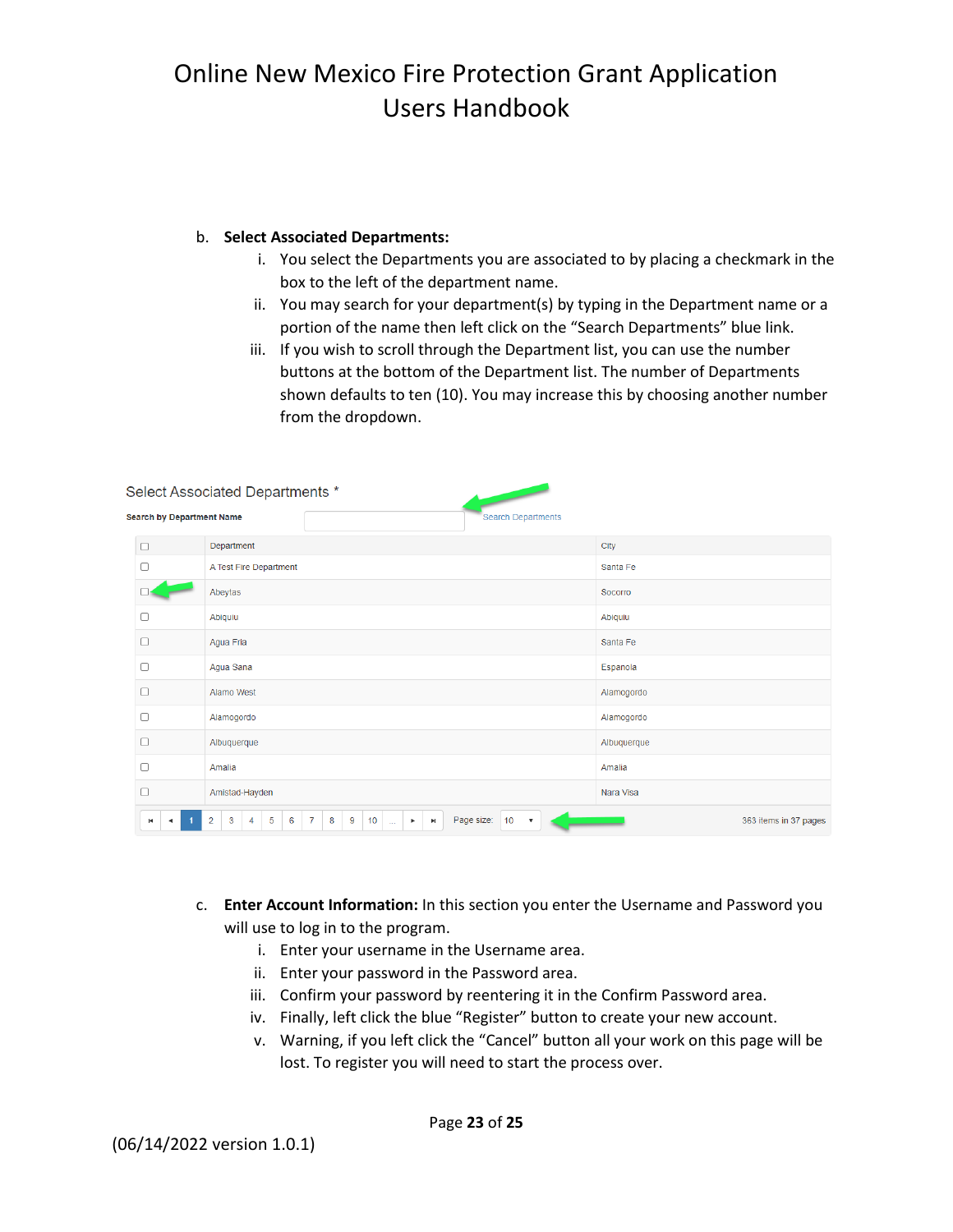# **Enter Account Information**



Once you have completed all the registration steps you will be able to log in to work on your grant application(s). Please refer to the Grant Applicant User Guide for help completing your application.